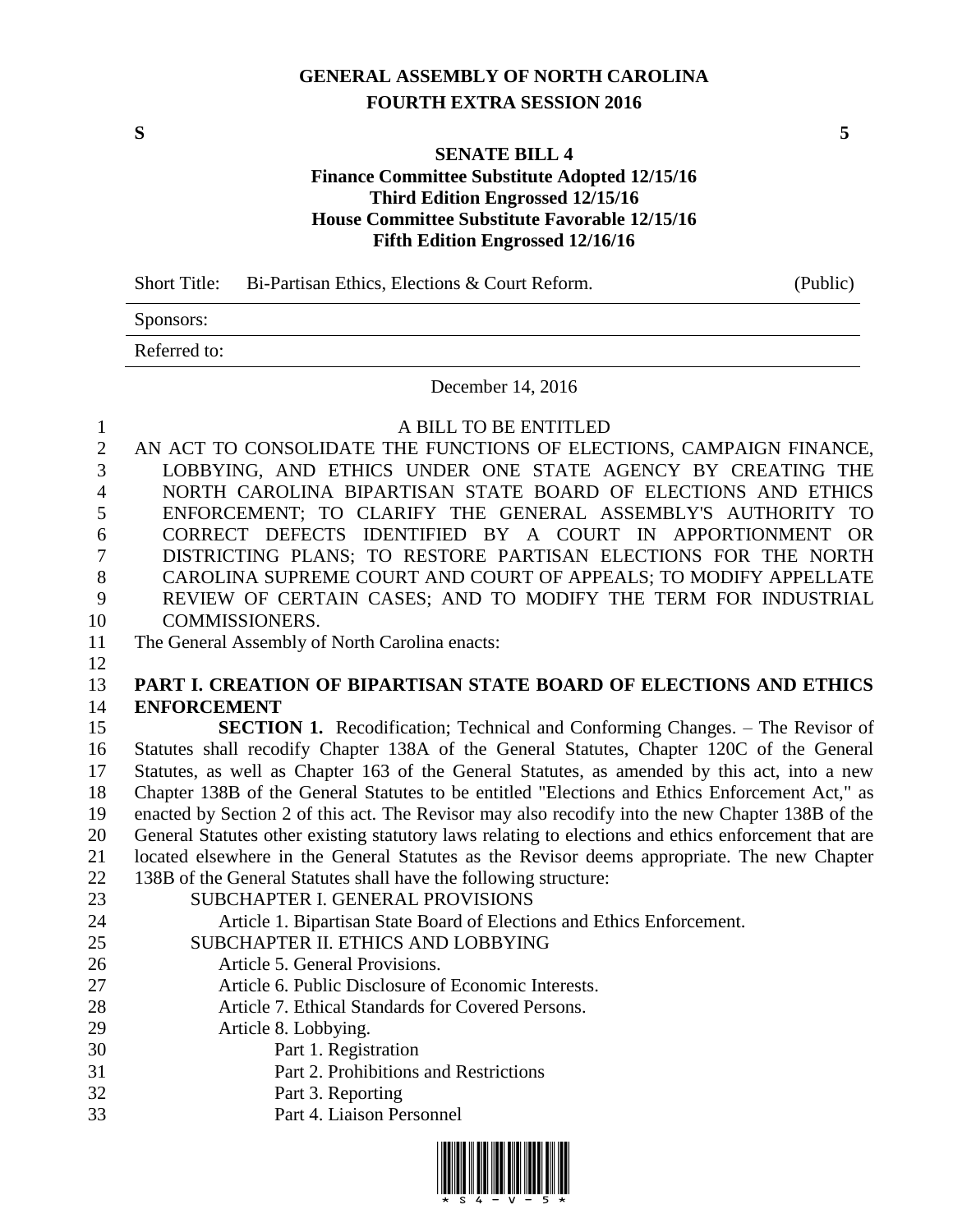|                         | <b>General Assembly Of North Carolina</b>                                                           | <b>Fourth Extra Session 2016</b> |
|-------------------------|-----------------------------------------------------------------------------------------------------|----------------------------------|
| 1                       | Part 5. Exemptions                                                                                  |                                  |
| $\overline{\mathbf{c}}$ | Part 6. Miscellaneous                                                                               |                                  |
| 3                       | Article 9. Violation Consequences.                                                                  |                                  |
| 4                       | SUBCHAPTER III. ELECTION AND ELECTION LAWS                                                          |                                  |
| 5                       | Article 15. Time of Primaries and Elections.                                                        |                                  |
| 6                       | Part 1. Time of Primaries and Elections                                                             |                                  |
| 7                       | Part 2. Time of Elections to Fill Vacancies                                                         |                                  |
| 8                       | Article 16. Election Officers.                                                                      |                                  |
| 9                       | Part 1. State Board Powers and Duties                                                               |                                  |
| 10                      | Part 2. County Boards of Elections                                                                  |                                  |
| 11                      | Part 3. Political Activities by Board of Elections Members and Employees                            |                                  |
| 12                      | Part 4. Precinct Election Officials                                                                 |                                  |
| 13                      | Article 17. Qualifying to Vote.                                                                     |                                  |
| 14                      | Part 1. Qualifications of Voters                                                                    |                                  |
| 15                      | Part 2. Registration of Voters                                                                      |                                  |
| 16                      | Part 3. Challenges                                                                                  |                                  |
| 17                      | Part 4. HAVA Administrative Complaint Procedure                                                     |                                  |
| 18                      | Article 18. Political Parties.                                                                      |                                  |
| 19                      | Article 19. Nomination of Candidates.                                                               |                                  |
| 20                      | Part 1. Primary Elections                                                                           |                                  |
| 21                      | Part 2. Nomination by Petition                                                                      |                                  |
| 22                      | Part 3. Challenge to Candidacy                                                                      |                                  |
| 23                      | Article 20. Conduct of Primaries and Elections.                                                     |                                  |
|                         |                                                                                                     |                                  |
| 24<br>25                | Part 1. Precincts and Voting Places<br>Part 2. Precinct Boundaries                                  |                                  |
| 26                      |                                                                                                     |                                  |
| 27                      | Part 3. Voting                                                                                      |                                  |
|                         | Part 4. Counting Official Ballots, Canvassing Votes, Hearing Protests, and                          |                                  |
| 28                      | <b>Certifying Results</b>                                                                           |                                  |
| 29<br>30                | Part 5. Members of United States House of Representatives<br>Part 6. Presidential Electors          |                                  |
| 31                      |                                                                                                     |                                  |
|                         | Part 7. Presidential Preference Primary Act<br>Part 8. Petitions for Elections and Referenda        |                                  |
| 32                      |                                                                                                     |                                  |
| 33                      | Article 21. Absentee Voting.                                                                        |                                  |
| 34                      | Part 1. Absentee Ballot                                                                             |                                  |
| 35                      | Part 2. Uniform Military and Overseas Voters Act                                                    |                                  |
| 36                      | Article 22. Regulation of Election Campaigns.                                                       |                                  |
| 37                      | Part 1. Corrupt Practices and Other Offenses Against the Elective Franchise                         |                                  |
| 38                      | Article 23. Regulating Contributions and Expenditures in Political Campaigns.                       |                                  |
| 39                      | Part 1. In General                                                                                  |                                  |
| 40                      | Part 2. Disclosure Requirements for Media Advertisements                                            |                                  |
| 41                      | Part 3. Municipal Campaign Reporting                                                                |                                  |
| 42                      | Article 24. The North Carolina Public Campaign Fund.                                                |                                  |
| 43                      | Article 25. The Voter-Owned Elections Act.                                                          |                                  |
| 44                      | Article 26. Legal Expense Funds.                                                                    |                                  |
| 45                      | Article 27. Municipal Elections.                                                                    |                                  |
| 46                      | Part 1. Municipal Election Procedure                                                                |                                  |
| 47                      | Part 2. Conduct of Municipal Elections                                                              |                                  |
| 48                      | Article 28. Nomination and Election of Appellate, Superior, and District Court Judges.              |                                  |
| 49                      | When recodifying, the Revisor is authorized to change all references to the State Ethics            |                                  |
| 50                      | Commission, to the State Board of Elections, or to the Secretary of State, to instead be references |                                  |
| 51                      | to the Bipartisan State Board of Elections and Ethics Enforcement. The Revisor may separate         |                                  |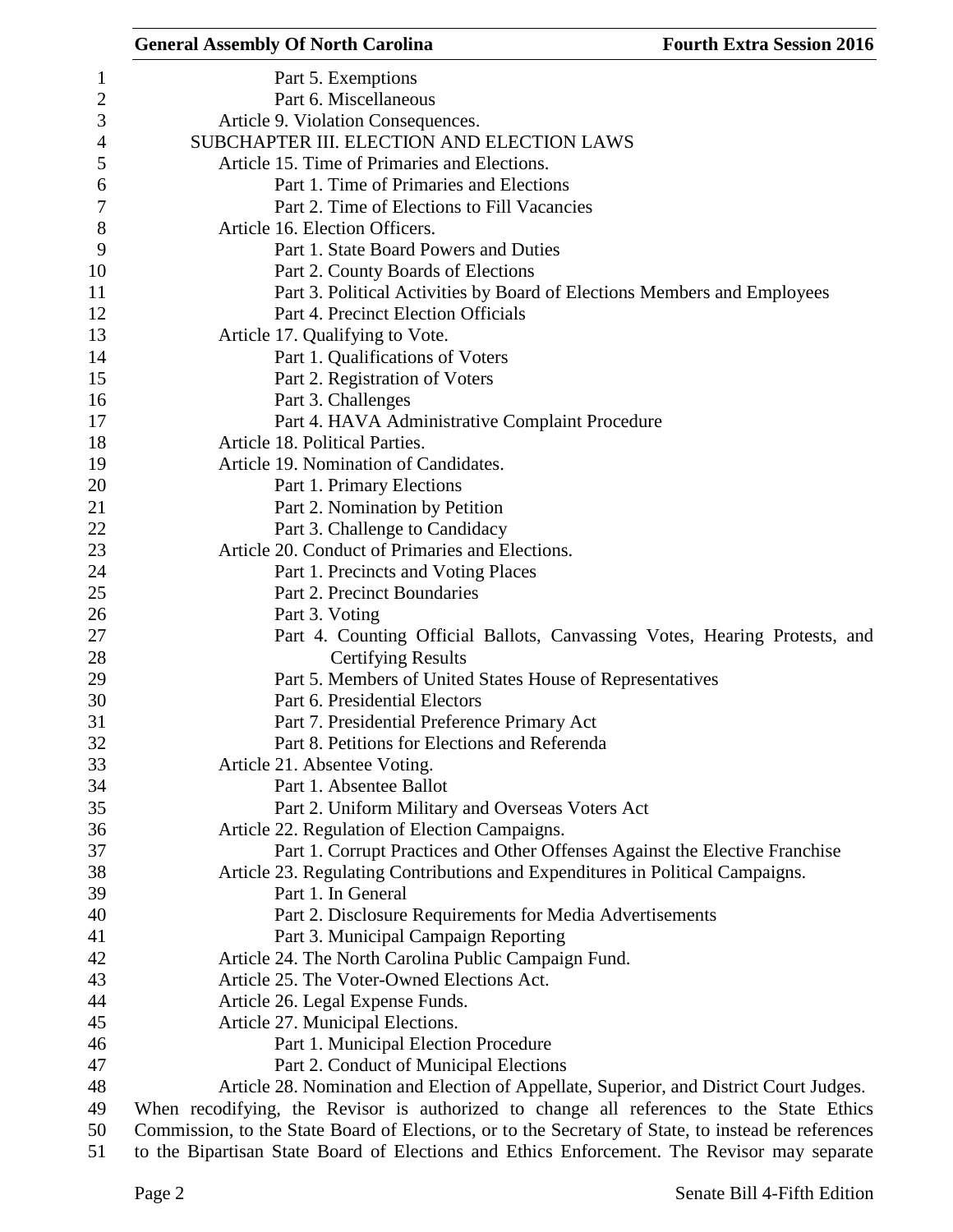| 1                |                        | subsections of existing statutory sections into new sections and, when necessary to organize        |
|------------------|------------------------|-----------------------------------------------------------------------------------------------------|
| $\overline{2}$   |                        | relevant law into its proper place in the above structure, may rearrange sentences that currently   |
| 3                |                        | appear within subsections. The Revisor may modify statutory citations throughout the General        |
| 4                |                        | Statutes, as appropriate, and may modify any references to statutory divisions, such as "Chapter,"  |
| 5                |                        | "Subchapter," "Article," "Part," "section," and "subsection," adjust the order of lists of multiple |
| 6                |                        | statutes to maintain statutory order, correct terms and conform names and titles changed by this    |
| $\tau$           |                        | act, eliminate duplicative references to the Bipartisan State Board of Elections and Ethics         |
| $8\,$            |                        | Enforcement that result from the changes authorized by this section, and make conforming            |
| $\boldsymbol{9}$ |                        | changes to catch lines and references to catch lines. The Revisor may also adjust subject and verb  |
| 10               |                        | agreement and the placement of conjunctions. The Revisor shall consult with the State Ethics        |
| 11               |                        | Commission, the State Board of Elections, the Secretary of State, and the new Bipartisan State      |
| 12               |                        | Board of Elections and Ethics Enforcement on this recodification.                                   |
| 13               |                        | <b>SECTION 2.(a)</b> The General Statutes are amended by adding a new Chapter to read:              |
| 14               |                        | "Chapter 138B.                                                                                      |
| 15               |                        | "Elections and Ethics Enforcement Act."                                                             |
| 16               |                        | <b>SECTION 2.(b)</b> Chapter 138B of the General Statutes, as enacted by this act, is               |
| 17               |                        | amended by adding a new Subchapter to read:                                                         |
| 18               |                        | "SUBCHAPTER I. GENERAL PROVISIONS."                                                                 |
| 19               |                        | <b>SECTION 2.(c)</b> Subchapter I of Chapter 138B of the General Statutes, as enacted by            |
| 20               |                        | this act, is amended by adding a new Article to read:                                               |
|                  |                        |                                                                                                     |
| 21               |                        | "Article 1.                                                                                         |
| 22               |                        | "Bipartisan State Board of Elections and Ethics Enforcement.                                        |
| 23               |                        | "§ 138B-1. Bipartisan State Board of Elections and Ethics Enforcement established.                  |
| 24               |                        | There is established the Bipartisan State Board of Elections and Ethics Enforcement, referred       |
| 25               |                        | to as the State Board in this Chapter.                                                              |
| 26               | "§ 138B-2. Membership. |                                                                                                     |
| 27               | (a)                    | The State Board shall consist of eight individuals registered to vote in North Carolina,            |
| 28               | as follows:            |                                                                                                     |
| 29               | (1)                    | Four members shall be appointed by the Governor, two of whom shall be of the                        |
| 30               |                        | political party with the highest number of registered affiliates and two of whom                    |
| 31               |                        | shall be of the political party with the second highest number of registered                        |
| 32               |                        | affiliates, as reflected by the latest registration statistics published by the State               |
| 33               |                        | Board. The Governor shall appoint two members each from a list of three                             |
| 34               |                        | nominees submitted by the State party chairs of the two political parties with                      |
| 35               |                        | the highest number of registered affiliates, as reflected by the latest registration                |
| 36               |                        | statistics published by the State Board.                                                            |
| 37               | (2)                    | Two members shall be appointed by the General Assembly upon the                                     |
| 38               |                        | recommendation of the Speaker of the House of Representatives, as provided in                       |
| 39               |                        | G.S. 120-121. One member shall be of the political party with the highest                           |
| 40               |                        | number of registered affiliates and one member shall be of the political party                      |
| 41               |                        | with the second highest number of registered affiliates, as reflected by the latest                 |
| 42               |                        | registration statistics published by the State Board. All appointments shall be                     |
| 43               |                        | from a list of three nominees submitted to the Speaker of the House of                              |
| 44               |                        | Representatives by the majority leader of the House of Representatives and a                        |
| 45               |                        | list of three nominees submitted to the Speaker of the House of Representatives                     |
| 46               |                        | by the minority leader of the House of Representatives.                                             |
| 47               | (3)                    | Two members shall be appointed by the General Assembly upon the                                     |
| 48               |                        | recommendation of the President Pro Tempore of the Senate, as provided in                           |
| 49               |                        | G.S. 120-121. One member shall be of the political party with the highest                           |
| 50               |                        | number of registered affiliates and one member shall be of the political party                      |
| 51               |                        | with the second highest number of registered affiliates, as reflected by the latest                 |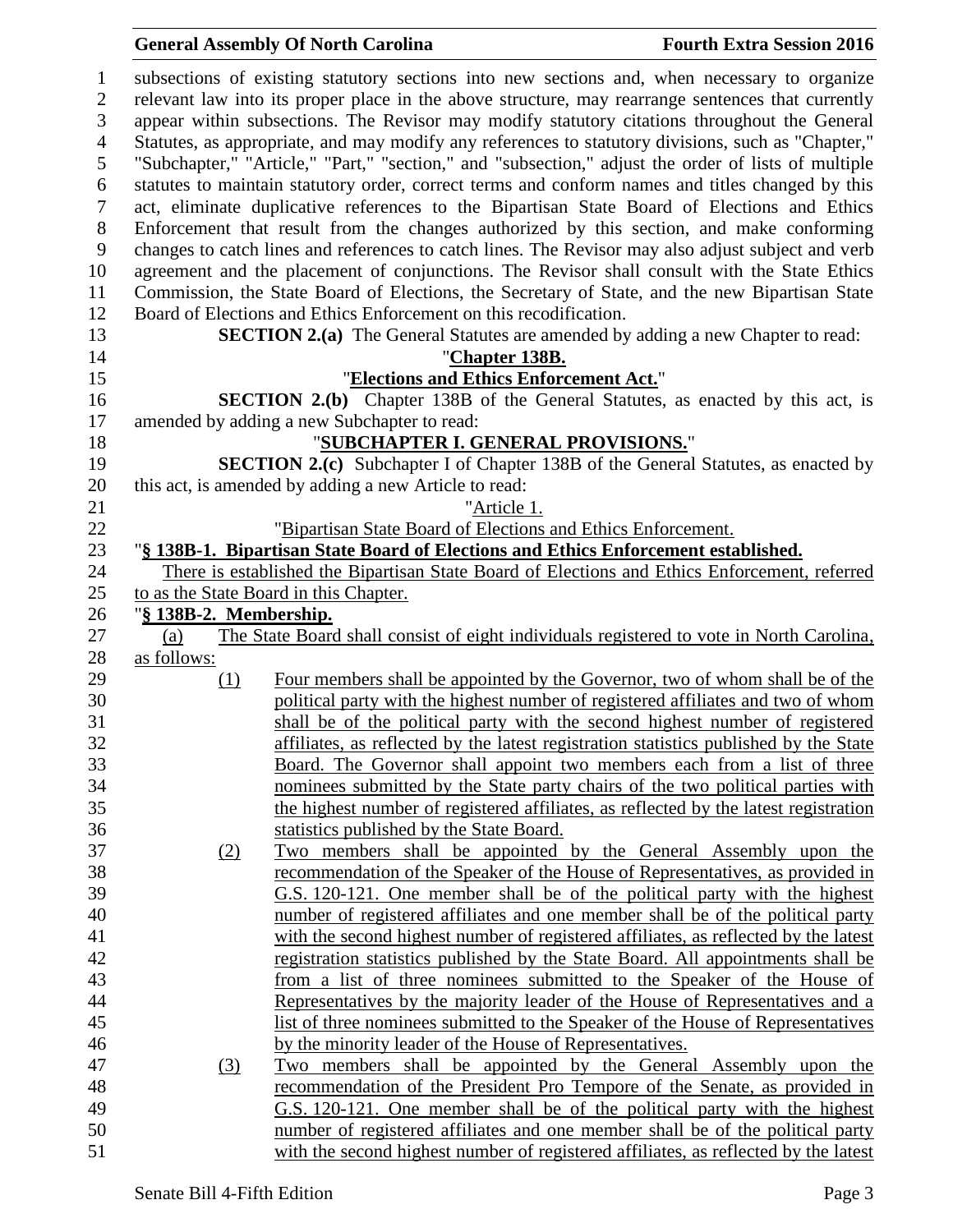|                | <b>General Assembly Of North Carolina</b>                                                                                                                                                             | <b>Fourth Extra Session 2016</b> |
|----------------|-------------------------------------------------------------------------------------------------------------------------------------------------------------------------------------------------------|----------------------------------|
| $\mathbf{1}$   | registration statistics published by the State Board. All appointments shall be                                                                                                                       |                                  |
| $\mathbf{2}$   | from a list of three nominees submitted to the President Pro Tempore by the                                                                                                                           |                                  |
| 3              | majority leader of the Senate and a list of three nominees submitted to the                                                                                                                           |                                  |
| $\overline{4}$ | President Pro Tempore by the minority leader of the Senate.                                                                                                                                           |                                  |
| 5              | Members shall serve for four-year terms, beginning May 1 immediately following the<br>(b)                                                                                                             |                                  |
| 6              | election of the Governor.                                                                                                                                                                             |                                  |
| 7              | Members shall be removed by the member's appointing authority from the State Board<br>(c)                                                                                                             |                                  |
| 8              | only for misfeasance, malfeasance, or nonfeasance.                                                                                                                                                    |                                  |
| 9              | Any vacancy occurring on the State Board shall be filled by an individual affiliated<br>(d)                                                                                                           |                                  |
| 10             | with the same political party of the vacating member. Any vacancy occurring in the State Board in                                                                                                     |                                  |
| 11             | an appointment made by the Governor shall be filled by the Governor, and the person so appointed                                                                                                      |                                  |
| 12             | shall fill the unexpired term. The Governor shall fill the vacancy from a list of two names                                                                                                           |                                  |
| 13             | submitted by the State party chair of the political party with which the vacating member was                                                                                                          |                                  |
| 14             | affiliated if that list is submitted within 30 days of the occurrence of the vacancy. Any vacancy                                                                                                     |                                  |
| 15             | occurring on the State Board in an appointment made by the General Assembly upon the                                                                                                                  |                                  |
| 16             | recommendation of the Speaker of the House of Representatives shall be filled in accordance with                                                                                                      |                                  |
| 17             | G.S. 120-122 for the remainder of the unfulfilled term. Any vacancy occurring on the State Board                                                                                                      |                                  |
| 18             | in an appointment made by the General Assembly upon the recommendation of the President Pro                                                                                                           |                                  |
| 19             | Tempore of the Senate shall be filled in accordance with G.S. 120-122 for the remainder of the                                                                                                        |                                  |
| 20             | unfulfilled term.                                                                                                                                                                                     |                                  |
| 21             | At the first meeting held after new appointments are made, the members of the State<br>(e)                                                                                                            |                                  |
| 22             | Board shall take the following oath:                                                                                                                                                                  |                                  |
| 23             | "I.<br>, do solemnly swear (or affirm) that I will support the Constitution                                                                                                                           |                                  |
| 24             | of the United States; that I will be faithful and bear true allegiance to the State of North                                                                                                          |                                  |
| 25             | Carolina and to the constitutional powers and authorities which are or may be                                                                                                                         |                                  |
| 26             | established for the government thereof; that I will endeavor to support, maintain, and                                                                                                                |                                  |
| 27             | defend the Constitution of said State; and that I will well and truly execute the duties of                                                                                                           |                                  |
| 28             | the office of member of the Bipartisan State Board of Elections and Ethics                                                                                                                            |                                  |
| 29             | Enforcement according to the best of my knowledge and ability, according to law, so                                                                                                                   |                                  |
| 30             | help me God."                                                                                                                                                                                         |                                  |
| 31             | At the first meeting in May, the State Board shall organize by electing one of its<br>(f)                                                                                                             |                                  |
| 32             | members chair and one of its members vice-chair, each to serve a one-year term as such. In the                                                                                                        |                                  |
| 33             | odd-numbered year, the chair shall be a member of the political party with the highest number of                                                                                                      |                                  |
| 34<br>35       | registered affiliates, as reflected by the latest registration statistics published by the State Board,                                                                                               |                                  |
| 36             | and the vice-chair a member of the political party with the second highest number of registered<br>affiliates. In the even-numbered year, the chair shall be a member of the political party with the |                                  |
| 37             | second highest number of registered affiliates, as reflected by the latest registration statistics                                                                                                    |                                  |
| 38             | published by the State Board, and the vice-chair a member of the political party with the highest                                                                                                     |                                  |
| 39             | number of registered affiliates.                                                                                                                                                                      |                                  |
| 40             | At the first meeting held after new appointments are made after taking the oath, the<br>(g)                                                                                                           |                                  |
| 41             | State Board shall elect one of its members secretary, to serve a four-year term as such.                                                                                                              |                                  |
| 42             | No person shall be eligible to serve as a member of the State Board who holds any<br><u>(h)</u>                                                                                                       |                                  |
| 43             | elective or appointive office under the government of the United States, the State of North                                                                                                           |                                  |
| 44             | Carolina, or any political subdivision thereof. No person who holds any office in a political party                                                                                                   |                                  |
| 45             | or organization, or who is a candidate for nomination or election to any office, or who is a                                                                                                          |                                  |
| 46             | campaign manager or treasurer of any candidate in a primary or election shall be eligible to serve                                                                                                    |                                  |
| 47             | as a member of the State Board. In addition, no person while serving on the State Board shall:                                                                                                        |                                  |
| 48             | Make a reportable contribution to a candidate for a public office over which the<br>(1)                                                                                                               |                                  |
| 49             | State Board would have jurisdiction or authority.                                                                                                                                                     |                                  |
| 50             | Register as a lobby ist under Article 8 of this Chapter.<br>(2)                                                                                                                                       |                                  |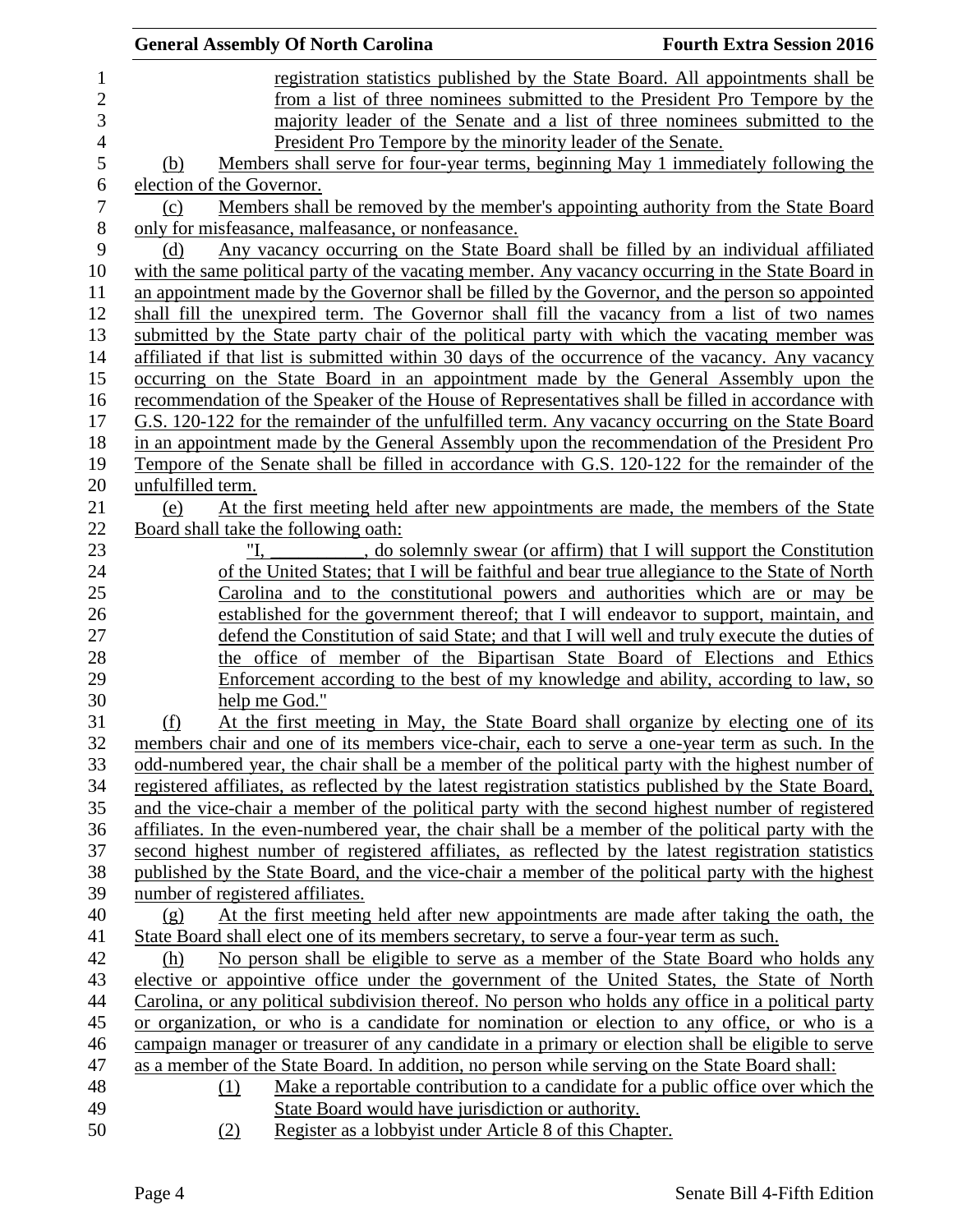|                |                                    | <b>General Assembly Of North Carolina</b>                                                            | <b>Fourth Extra Session 2016</b> |
|----------------|------------------------------------|------------------------------------------------------------------------------------------------------|----------------------------------|
| $\mathbf{1}$   | (3)                                | Make written or oral statements intended for general distribution or                                 |                                  |
| $\overline{c}$ |                                    | dissemination to the public at large supporting or opposing the nomination or                        |                                  |
| 3              |                                    | election of one or more clearly identified candidates for public office.                             |                                  |
| 4              | (4)                                | Make written or oral statements intended for general distribution or                                 |                                  |
| 5              |                                    | dissemination to the public at large supporting or opposing the passage of one                       |                                  |
| 6              |                                    | or more clearly identified referendum or ballot issue proposals.                                     |                                  |
| $\overline{7}$ | (5)                                | Solicit contributions for a candidate, political committee, or referendum                            |                                  |
| 8              |                                    | committee.                                                                                           |                                  |
| 9              | (i)                                | Members of the State Board shall receive per diem, subsistence, and travel, as provided              |                                  |
| 10             | in G.S. 138-5 and G.S. 138-6.      |                                                                                                      |                                  |
| 11             |                                    | "§ 138B-3. Meetings; quorum; majority.                                                               |                                  |
| 12             |                                    | The State Board shall meet at least monthly and at other times as called by its chair or by six      |                                  |
| 13             |                                    | of its members. In the case of a vacancy in the chair, meetings may be called by the vice-chair. Six |                                  |
| 14             |                                    | members of the State Board constitute a quorum for the transaction of business. Except where         |                                  |
| 15             |                                    | required by law to act unanimously, a majority vote for action of the State Board shall require six  |                                  |
| 16             | of the eight members.              |                                                                                                      |                                  |
| 17             |                                    | "§ 138B-4. Powers of the State Board in the execution of State Board duties.                         |                                  |
| 18             | (a)                                | In the performance of the duties enumerated in this Chapter, the State Board, upon a                 |                                  |
| 19             |                                    | vote of six or more of its members, shall have power to administer oaths, issue subpoenas,           |                                  |
| 20             |                                    | summon witnesses, and compel the production of papers, books, records, and other evidence. Such      |                                  |
| 21             |                                    | subpoenas for designated witnesses or identified papers, books, records, and other evidence shall    |                                  |
| 22             | be signed and issued by the chair. |                                                                                                      |                                  |
| 23             | (b)                                | In the absence of the chair or upon the chair's refusal to act, the vice-chair may sign              |                                  |
| 24             |                                    | and issue subpoenas, summon witnesses, and compel the production of papers, books, records, and      |                                  |
| 25             |                                    | other evidence approved in accordance with subsection (a) of this section. In the absence of the     |                                  |
| 26             |                                    | chair or upon the chair's refusal to act, any member of the State Board may administer oaths.        |                                  |
| 27             | (c)                                | The State Board, upon a vote of six or more of its members, may petition the Superior                |                                  |
| 28             |                                    | Court of Wake County for the approval to issue subpoenas and subpoenas duces tecum as                |                                  |
| 29             |                                    | necessary to conduct investigations of violations of this Chapter. The court shall authorize         |                                  |
| 30             |                                    | subpoenas under this subsection when the court determines they are necessary for the enforcement     |                                  |
| 31             |                                    | of this Chapter. Subpoenas issued under this subsection shall be enforceable by the court through    |                                  |
| 32             |                                    | contempt powers. Venue shall be with the Superior Court of Wake County for any nonresident           |                                  |
| 33             |                                    | person, or that person's agent, who makes a reportable expenditure under this Chapter, and           |                                  |
| 34             |                                    | personal jurisdiction may be asserted under G.S. 1-75.4.                                             |                                  |
| 35             |                                    | "§ 138B-5. Independent agency, staff, and offices.                                                   |                                  |
| 36             | (a)                                | The State Board shall be and remain an independent regulatory and quasi-judicial                     |                                  |
| 37             |                                    | agency and shall not be placed within any principal administrative department. The State Board       |                                  |
| 38             |                                    | shall exercise its statutory powers, duties, functions, and authority and shall have all powers and  |                                  |
| 39             |                                    | duties conferred upon the heads of principal departments under G.S. 143B-10.                         |                                  |
| 40             | (b)                                | The State Board may employ professional and clerical staff, including an Executive                   |                                  |
| 41             | Director.                          |                                                                                                      |                                  |
| 42             |                                    | "§ 138B-6. Executive Director of the State Board.                                                    |                                  |
| 43             | (a)                                | There is hereby created the position of Executive Director of the State Board, who shall             |                                  |
| 44             |                                    | perform all duties imposed by statute and such duties as may be assigned by the State Board.         |                                  |
| 45             | (b)                                | The State Board shall appoint an Executive Director for a term of four years with                    |                                  |
| 46             |                                    | compensation to be determined by the Office of State Human Resources. The Executive Director         |                                  |
| 47             |                                    | shall serve beginning May 15 after the first meeting held after new appointments to the State        |                                  |
| 48             |                                    | Board are made, unless removed for cause, until a successor is appointed. In the event of a          |                                  |
| 49             |                                    | vacancy, the vacancy shall be filled for the remainder of the term.                                  |                                  |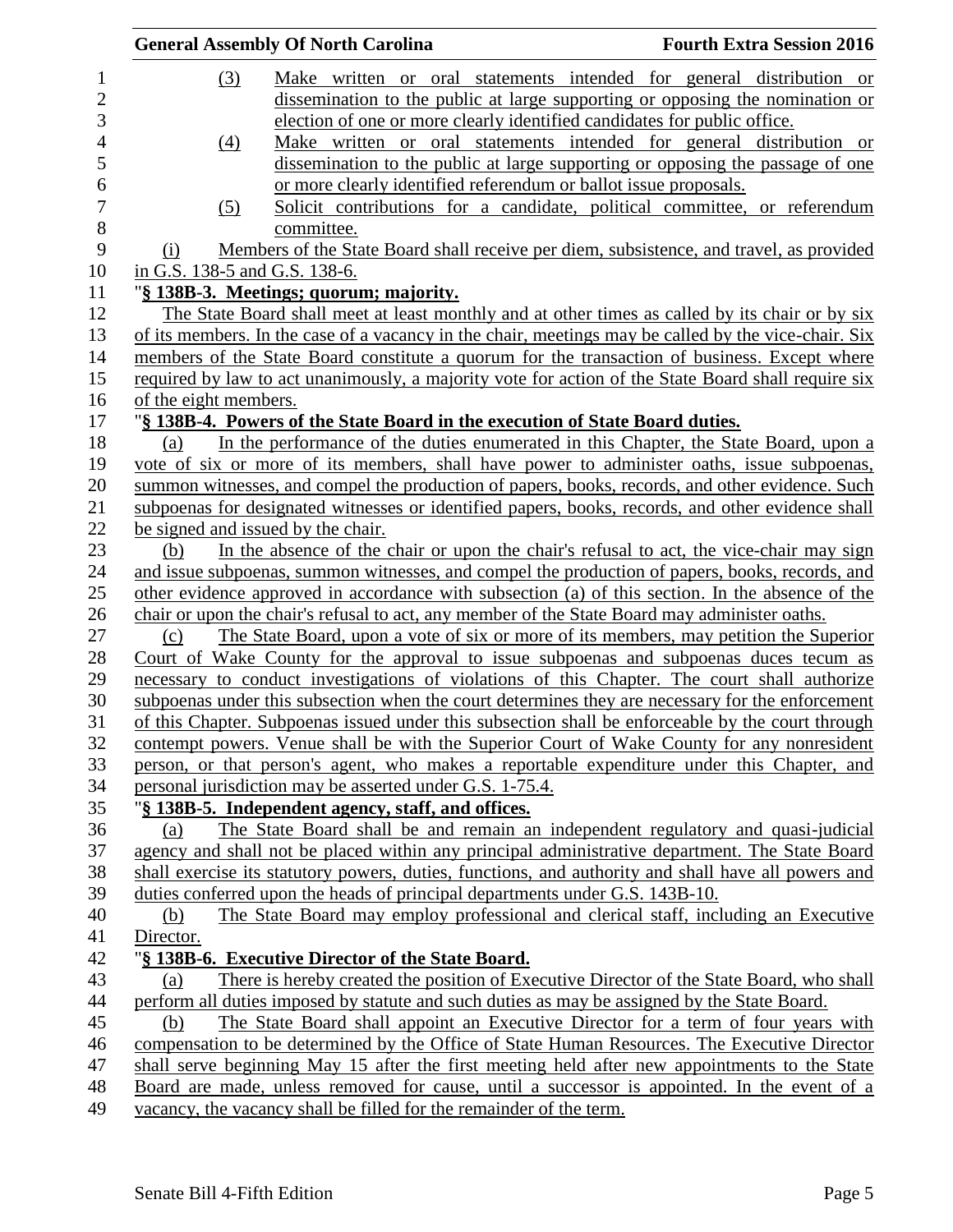|                                 | <b>General Assembly Of North Carolina</b>                                                             | <b>Fourth Extra Session 2016</b> |
|---------------------------------|-------------------------------------------------------------------------------------------------------|----------------------------------|
| (c)                             | The Executive Director shall be responsible for staffing, administration, execution of                |                                  |
|                                 | the State Board's decisions and orders, and shall perform such other responsibilities as may be       |                                  |
| assigned by the State Board.    |                                                                                                       |                                  |
| (d)                             | The Executive Director shall be the chief State elections official."                                  |                                  |
|                                 | <b>SECTION 3.(a)</b> G.S. 138A-6 is repealed.                                                         |                                  |
|                                 | <b>SECTION 3.(b)</b> G.S. 138A-7 is repealed.                                                         |                                  |
|                                 | <b>SECTION 3.(c)</b> G.S. 138A-8 is repealed.                                                         |                                  |
|                                 | <b>SECTION 3.(d)</b> G.S. 138A-9 is repealed.                                                         |                                  |
|                                 | <b>SECTION 3.(e)</b> G.S. 138A-13 reads as rewritten:                                                 |                                  |
| "§ 138A-13. Request for advice. |                                                                                                       |                                  |
|                                 |                                                                                                       |                                  |
| (a2)                            | A request for a formal advisory opinion under subsection (a) of this section shall be in              |                                  |
|                                 | writing, electronic or otherwise. The Commission-State Board shall issue formal advisory opinions     |                                  |
|                                 | having prospective application only. A public servant or legislative employee who relies upon the     |                                  |
|                                 | advice provided to that public servant or legislative employee on a specific matter addressed by      |                                  |
|                                 | the requested formal advisory opinion shall be immune from all of the following:                      |                                  |
| (1)                             | Investigation by the Commission, State Board, except for an inquiry under                             |                                  |
|                                 | G.S. $138A-12(b)(3)$ .                                                                                |                                  |
| (2)                             | Any adverse action by the employing entity.                                                           |                                  |
| $\left(3\right)$                | Investigation by the Secretary of State.                                                              |                                  |
|                                 |                                                                                                       |                                  |
| (b1)                            | A request by a legislator for a recommended formal advisory opinion shall be in                       |                                  |
|                                 | writing, electronic or otherwise. The Commission-State Board shall issue recommended formal           |                                  |
|                                 | advisory opinions having prospective application only. Until action is taken by the Committee         |                                  |
|                                 | under G.S. 120-104, a legislator who relies upon the advice provided to that legislator on a          |                                  |
|                                 | specific matter addressed by the requested recommended formal advisory opinion shall be immune        |                                  |
| from all of the following:      |                                                                                                       |                                  |
| (1)                             | Investigation by the Committee or Commission, State Board, except for an                              |                                  |
|                                 | inquiry under G.S. $138A-12(b)(3)$ .                                                                  |                                  |
| (2)                             | Any adverse action by the house of which the legislator is a member.                                  |                                  |
| $\left(3\right)$                | Investigation by the Secretary of State.                                                              |                                  |
|                                 |                                                                                                       |                                  |
|                                 | <b>SECTION 4.</b> Chapter 120C of the General Statutes reads as rewritten:                            |                                  |
|                                 |                                                                                                       |                                  |
| "§ 120C-101. Rules and forms.   |                                                                                                       |                                  |
| (a)                             | The Commission-State Board shall adopt any rules or definitions necessary to interpret                |                                  |
|                                 | the provisions of this Chapter and adopt any rules necessary to administer the provisions of this     |                                  |
|                                 | Chapter, except for Articles 2, 4 and 8 of this Chapter. The Secretary of State shall adopt any       |                                  |
|                                 | rules, orders, and forms as are necessary to administer the provisions of Articles 2, 4 and 8 of this |                                  |
|                                 | Chapter. The Secretary of State may appoint a council to advise the Secretary in adopting rules       |                                  |
| under this section. Chapter.    |                                                                                                       |                                  |
| (b)                             | With respect to the forms adopted under subsection (a) of this section, the Secretary of              |                                  |
|                                 | StateState Board shall adopt rules to protect from disclosure all confidential information under      |                                  |
|                                 | Chapter 132 of the General Statutes related to economic development initiatives or to industrial or   |                                  |
|                                 | business recruitment activities. The information shall remain confidential until the State, a unit of |                                  |
|                                 | local government, or the business has announced a commitment by the business to expand or             |                                  |
|                                 | locate a specific project in this State or a final decision not to do so, and the business has        |                                  |
|                                 | communicated that commitment or decision to the State or local government agency involved with        |                                  |
| the project.                    |                                                                                                       |                                  |
| (c)                             | In adopting rules under this Chapter, the Commission-State Board is exempt from the                   |                                  |
|                                 | requirements of Article 2A of Chapter 150B of the General Statutes, except that the Commission        |                                  |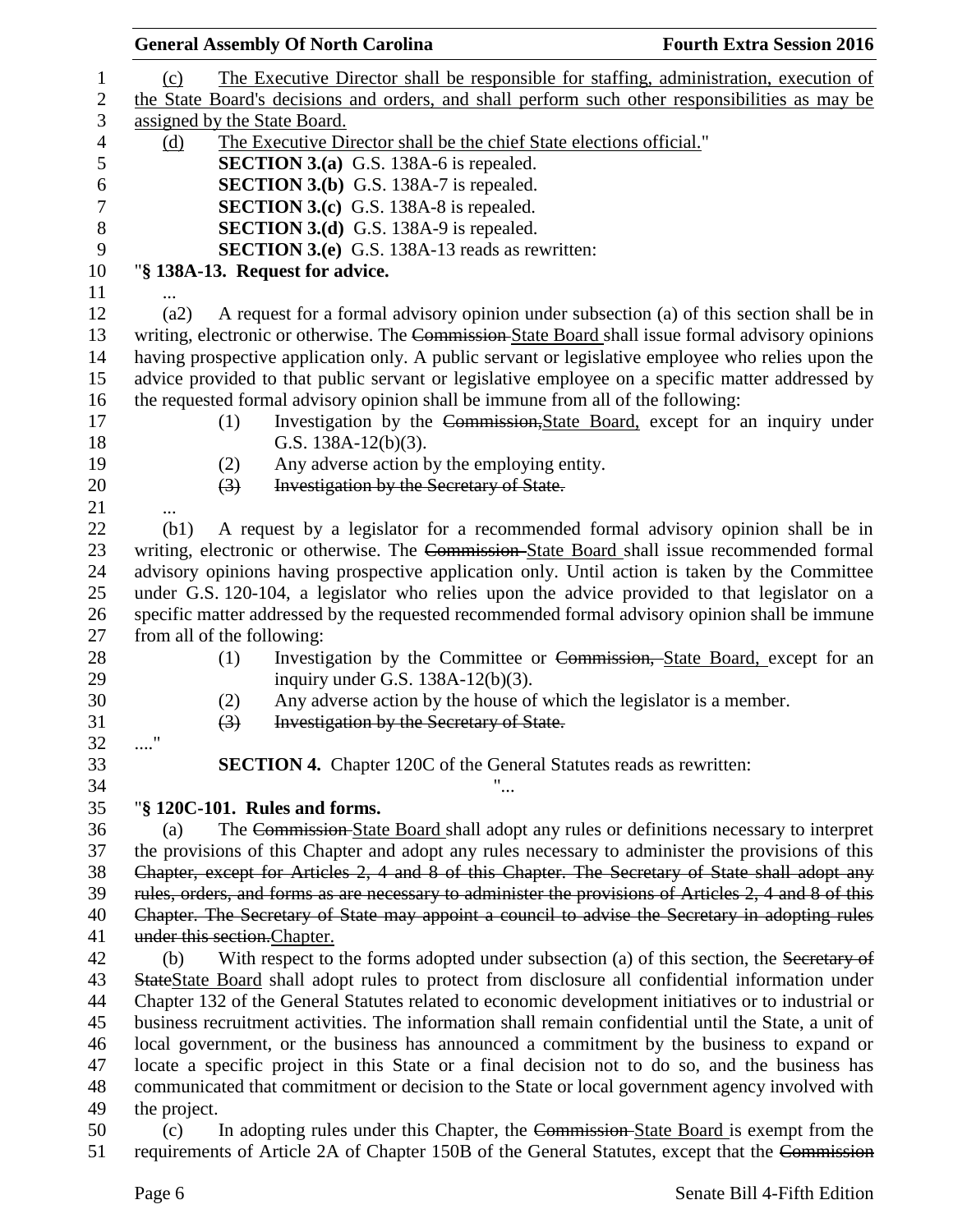|                |                                        | <b>General Assembly Of North Carolina</b>                                           | <b>Fourth Extra Session 2016</b>                                                                    |
|----------------|----------------------------------------|-------------------------------------------------------------------------------------|-----------------------------------------------------------------------------------------------------|
| 1              |                                        |                                                                                     | State Board shall comply with G.S. 150B-21.2(d). At least 30 business days prior to adopting a      |
| $\overline{2}$ | rule, the CommissionState Board shall: |                                                                                     |                                                                                                     |
| 3              | (1)                                    | Publish the proposed rules in the North Carolina Register.                          |                                                                                                     |
| 4              | (2)                                    |                                                                                     | Submit the rule and a notice of public hearing to the Codifier of Rules, and the                    |
| 5              |                                        |                                                                                     | Codifier of Rules shall publish the proposed rule and the notice of public                          |
| 6              |                                        | hearing on the Internet to be posted within five business days.                     |                                                                                                     |
| 7              | (3)                                    | Notify those on the mailing list maintained in accordance                           | with                                                                                                |
| 8              |                                        |                                                                                     | G.S. 150B-21.2(d) and any other interested parties of its intent to adopt a rule                    |
| 9              |                                        | and of the public hearing.                                                          |                                                                                                     |
| 10             | (4)                                    |                                                                                     | Accept written comments on the proposed rule for at least 15 business days                          |
| 11             |                                        | prior to adoption of the rule.                                                      |                                                                                                     |
| 12             | (5)                                    |                                                                                     | Hold at least one public hearing on the proposed rule no less than five days                        |
| 13             |                                        | after the rule and notice have been published.                                      |                                                                                                     |
| 14             |                                        |                                                                                     | A rule adopted under this subsection becomes effective the first day of the month following the     |
| 15             |                                        |                                                                                     | month the final rule is submitted to the Codifier of Rules for entry into the North Carolina        |
| 16             |                                        |                                                                                     | Administrative Code, and applies prospectively. A rule adopted by the Commission that does not      |
| 17             |                                        |                                                                                     | comply with the procedural requirements of this subsection shall be null, void, and without effect. |
| 18             |                                        |                                                                                     | For purposes of this subsection, a rule is any CommissionState Board regulation, standard, or       |
| 19             |                                        |                                                                                     | statement of general applicability that interprets an enactment by the General Assembly or          |
| 20             |                                        |                                                                                     | Congress, or a regulation adopted by a federal agency, or that describes the procedure or practice  |
| 21             |                                        | requirements of the Commission. State Board.                                        |                                                                                                     |
| 22             | $\Theta$                               |                                                                                     | For purposes of G.S. 150B-21.3(b2), a written objection filed by the Commission to a                |
| 23             |                                        |                                                                                     | rule adopted by the Secretary of State pursuant to this Chapter shall be deemed written objections  |
| 24             |                                        |                                                                                     | from 10 or more persons under that statute. Notwithstanding G.S. 150B-21.3(b2), a rule adopted      |
| 25             |                                        |                                                                                     | by the Secretary of State pursuant to this Chapter objected to by the Commission under this         |
| 26             |                                        |                                                                                     | subsection shall not become effective until an act of the General Assembly approving the rule has   |
| 27             |                                        |                                                                                     | become law. If the General Assembly does not approve a rule under this subsection by the day of     |
| 28             |                                        |                                                                                     | adjournment of the next regular session of the General Assembly that begins at least 25 days after  |
| 29             |                                        |                                                                                     | the date the Rules Review Commission approves the rule, the permanent rule shall not become         |
| 30             |                                        |                                                                                     | effective and any temporary rule associated with the permanent rule expires. If the General         |
| 31             |                                        |                                                                                     | Assembly fails to approve a rule by the day of adjournment, the Secretary of State may initiate     |
| 32             |                                        | rulemaking for a new permanent rule, including by the adoption of a temporary rule. |                                                                                                     |
| 33             |                                        | "§ 120C-102. Request for advice.                                                    |                                                                                                     |
| 34             | (a)                                    |                                                                                     | At the request of any person, State agency, or governmental unit affected by this                   |
| 35             |                                        |                                                                                     | Chapter, the CommissionState Board shall render advice on specific questions involving the          |

35 Chapter, the CommissionState Board shall render advice on specific questions involving the meaning and application of this Chapter and that person's, State agency's, or any governmental unit's compliance therewith. Requests for advice and advice rendered in response to those requests shall relate to real or reasonably anticipated fact settings or circumstances.

 (a1) A request for a formal opinion under subsection (a) of this section shall be in writing, 40 electronic or otherwise. The CommissionState Board shall issue formal advisory opinions having prospective application only. An individual, State agency, or governmental unit who relies upon the advice provided to that individual, State agency, or governmental unit on a specific matter addressed by a requested formal advisory opinion shall be immune from all of the following:

- 
- (1) Investigation by the Commission.State Board.
	- (2) Any adverse action by the employing entity.
- 
- (3) Investigation by the Secretary of State.

 (b) Staff to the CommissionState Board may issue advice, but not formal advisory 48 opinions, under procedures adopted by the Commission. State Board.

49 (c) The Commission State Board shall publish its formal advisory opinions within 30 days of issuance, edited as necessary to protect the identities of the individuals requesting opinions.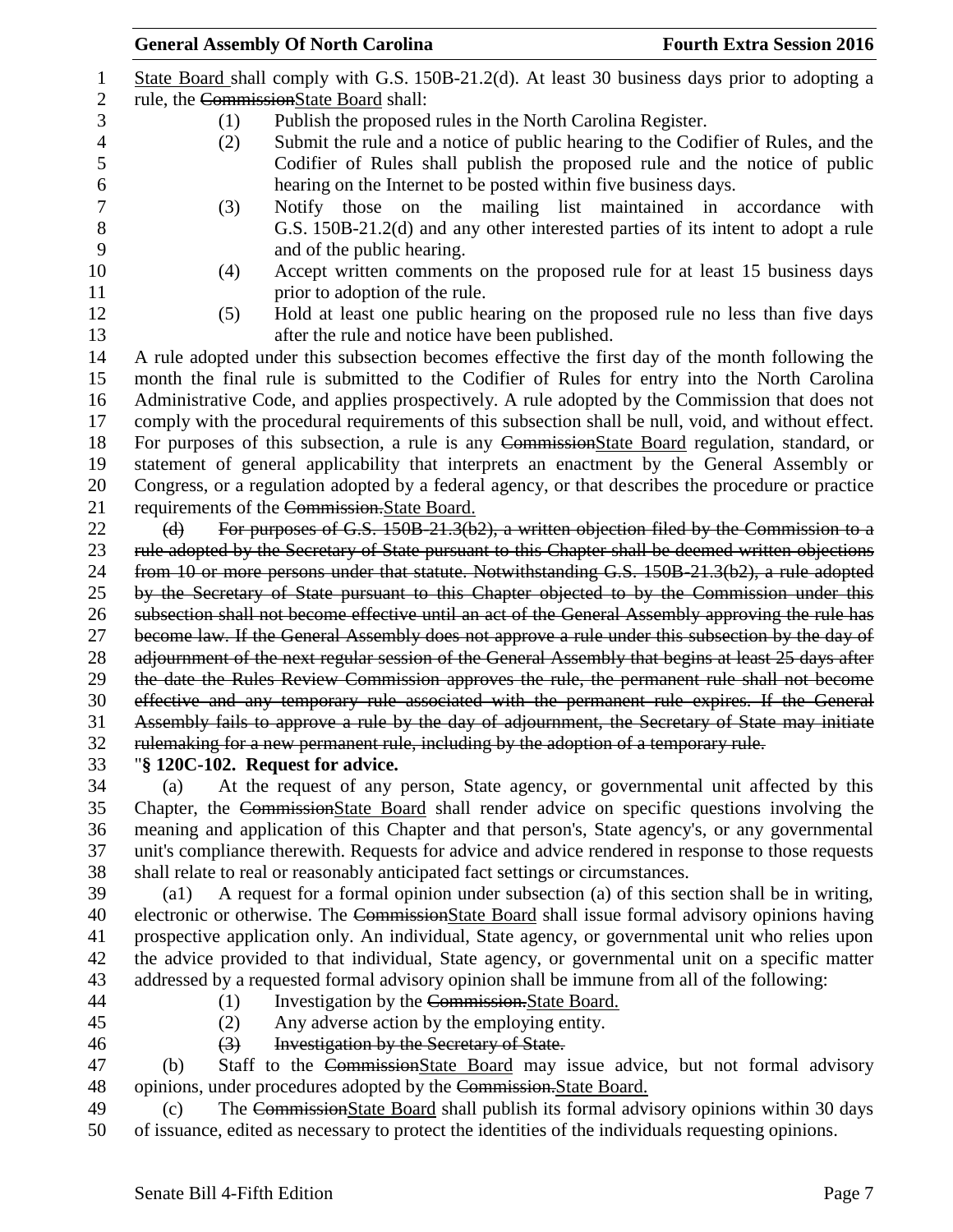(d) Except as provided under subsections (c) and (d1) of this section, a request for advice, any advice provided by CommissionState Board staff, any formal advisory opinions, any 3 supporting documents submitted or caused to be submitted to the CommissionState Board or CommissionState Board staff, and any documents prepared or collected by the CommissionState Board or the CommissionState Board staff in connection with a request for advice are confidential. The identity of the individual, State agency, or governmental unit making the request for advice, the existence of the request, and any information related to the request may not be revealed without the consent of the requestor. An individual, State agency, or governmental unit who requests advice or receives advice, including a formal advisory opinion, may authorize the release to any other person, the State, or any governmental unit of the request, the advice, or any supporting documents. For purposes of this section, "document" is as defined in G.S. 120-129. Requests for advice, any advice, and any documents related to requests for advice are not "public records" as defined in G.S. 132-1. (d1) Staff to the Commission may share all information and documents related to requests under subsection (a) and (a1) of this section with staff of the Office of the Secretary of State. The 17 information and documents in the possession of the staff of the Office of the Secretary of State shall remain confidential and not public records. The Commission shall forward an unedited copy of each formal advisory opinion under this section to the Secretary of State at the time the formal advisory opinion is issued to the requestor, and the Secretary of State shall treat that unedited 21 advisory opinion as confidential and not a public record. (e) Requests for advisory opinions may be withdrawn by the requestor at any time prior to the issuance of a formal advisory opinion. "**§ 120C-601. Powers and duties of the Commission.State Board.** 26 (a) The CommissionState Board may investigate complaints of violations of this Chapter 27 and shall refer complaints related solely to Articles 2, 4, or 8 of this Chapter to the Secretary of 28 State.Chapter. (b) The CommissionState Board may petition the Superior Court of Wake County for the approval to issue subpoenas and subpoenas duces tecum as necessary to conduct investigations of violations of this Chapter. The court shall authorize subpoenas under this subsection when the court determines they are necessary for the enforcement of this Chapter. Subpoenas issued under this subsection shall be enforceable by the court through contempt powers. Venue shall be with the Superior Court of Wake County for any nonresident person, or that person's agent, who makes a reportable expenditure under this Chapter, and personal jurisdiction may be asserted under G.S. 1-75.4. (c) Complaints of violations of this Chapter and all other records accumulated in conjunction with the investigation of these complaints shall be considered confidential records and may be released only by order of a court of competent jurisdiction. Any information obtained by the CommissionState Board from any law enforcement agency, administrative agency, or regulatory organization on a confidential or otherwise restricted basis in the course of an investigation shall be confidential and exempt from G.S. 132-6 to the same extent that it is confidential in the possession of the providing agency or organization. (d) The CommissionState Board shall publish annual statistics on complaints, including the number of complaints, the number of apparent violations of this Chapter referred to a district

attorney, the number of dismissals, and the number and age of complaints pending.

"**§ 120C-602. Punishment for violation.**

 (a) Whoever willfully violates any provision of Article 2 or Article 3 of this Chapter shall be guilty of a Class 1 misdemeanor, except as provided in those Articles. In addition, no lobbyist who is convicted of a violation of the provisions of this Chapter shall in any way act as a lobbyist for a period of two years from the date of conviction.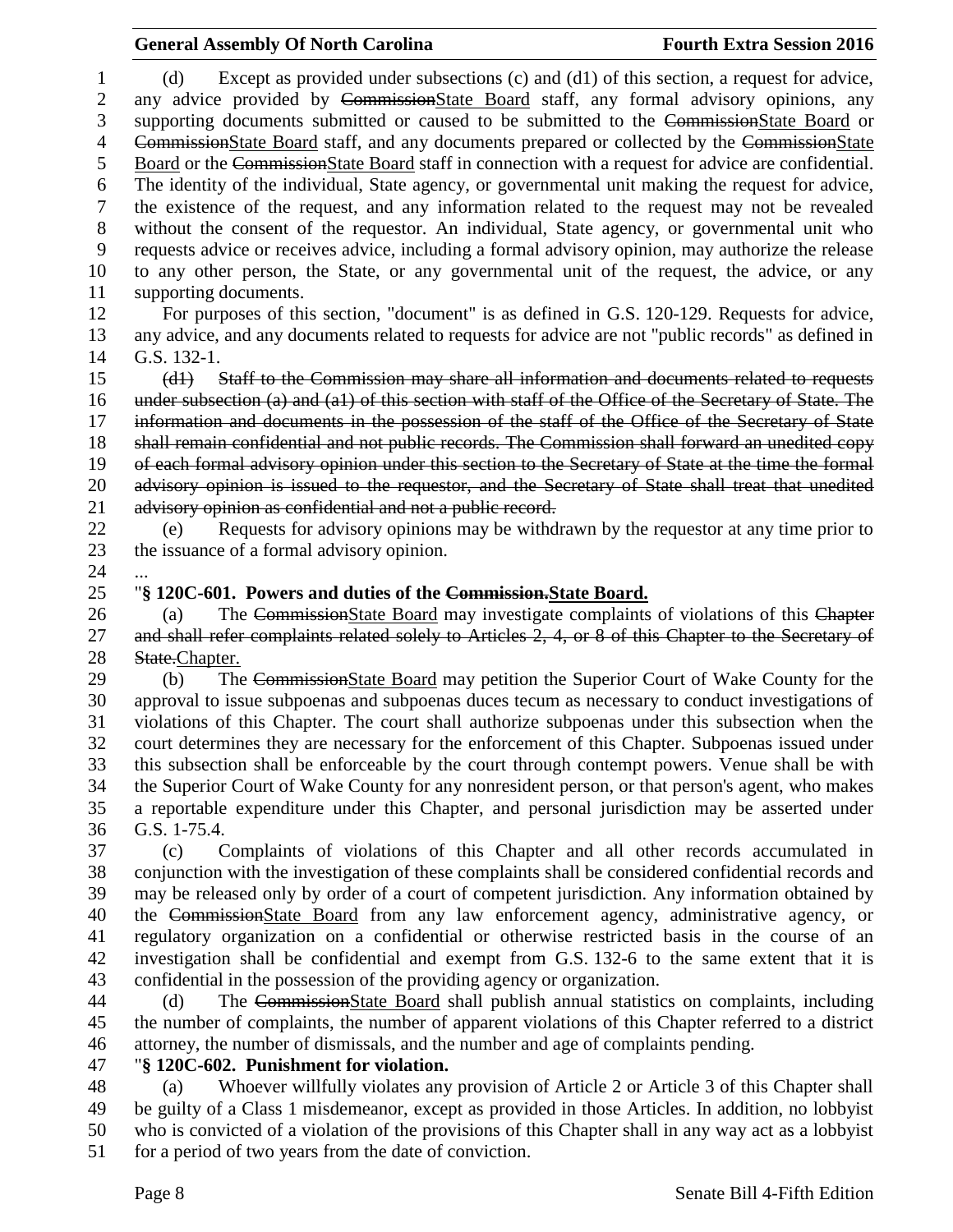(b) In addition to the criminal penalties set forth in this section, the Secretary of State may levy civil fines for a violation of any provision of Articles 2, 4, or 8 of this Chapter up to five thousand dollars (\$5,000) per violation. In addition to the criminal penalties set forth in this 4 section, the CommissionState Board may levy civil fines for a violation of any provision of this Chapter except Article 2, 4, or 8 of this Chapter up to five thousand dollars (\$5,000) per violation. "**§ 120C-603. Enforcement by district attorney and Attorney General.**

 (a) The Commission or the Secretary of State, as appropriate, State Board may investigate complaints of violations of this Chapter and shall report apparent violations of this Chapter to the district attorney of the prosecutorial district as defined in G.S. 7A-60 of which Wake County is a part, who shall prosecute any person or governmental unit who violates any provisions of this Chapter.

 (b) Complaints of violations of this Chapter involving the CommissionState Board or any member employee of the CommissionState Board shall be referred to the Attorney General for investigation. The Attorney General shall, upon receipt of a complaint, make an appropriate investigation thereof, and the Attorney General shall forward a copy of the investigation to the district attorney of the prosecutorial district as defined in G.S. 7A-60 of which Wake County is a part, who shall prosecute any person or governmental unit who violates any provisions of this Chapter.

...."

**SECTION 5.(a)** G.S. 163-19 is repealed.

**SECTION 5.(b)** G.S. 163-20 reads as rewritten:

"**§ 163-20. Meetings of Board; quorum; minutes.**

 (a) Call of Meeting. – The State Board of Elections shall meet at the call of the chairman whenever necessary to discharge the duties and functions imposed upon it by this Chapter. The chairman shall call a meeting of the Board upon the written application or applications of any two members thereof. If there is no chairman, or if the chairman does not call a meeting within three 27 days after receiving a written request or requests from two members, any three members of the Board shall have power to call a meeting of the Board, and any duties imposed or powers conferred on the Board by this Chapter may be performed or exercised at that meeting, although the time for performing or exercising the same prescribed by this Chapter may have expired.

 (b) Place of Meeting. – Except as provided in subsection (c), below, the State Board of Elections shall meet in its offices in the City of Raleigh, or at another place in Raleigh to be designated by the chairman. However, subject to the limitation imposed by subsection (c), below, 34 upon the prior written request of any four-six members, the State Board of Elections-shall meet at any other place in the State designated by the four six members.

 (c) Meetings to Investigate Alleged Violations of This Chapter. – When called upon to investigate or hear sworn alleged violations of this Chapter, the State Board of Elections shall meet and hear the matter in the county in which the violations are alleged to have occurred.

39 (d) Quorum. A majority of the members constitutes a quorum for the transaction of business by the State Board of Elections. If any member of the Board fails to attend a meeting, and by reason thereof there is no quorum, the members present shall adjourn from day to day for not 42 more than three days, by the end of which time, if there is no quorum, the Governor may summarily remove any member failing to attend and appoint his successor.

 (e) Minutes. – The State Board of Elections shall keep minutes recording all proceedings and findings at each of its meetings. The minutes shall be recorded in a book which shall be kept in the office of the Board in Raleigh."

| <b>SECTION 5.(c)</b> G.S. 163-21 is repealed.<br>47 |  |
|-----------------------------------------------------|--|
|-----------------------------------------------------|--|

- **SECTION 5.(d)** G.S. 163-23 is repealed.
- **SECTION 5.(e)** G.S. 163-26 is repealed.
- **SECTION 5.(f)** G.S. 163-27 is repealed.
- **SECTION 5.(g)** G.S. 163-28 is repealed.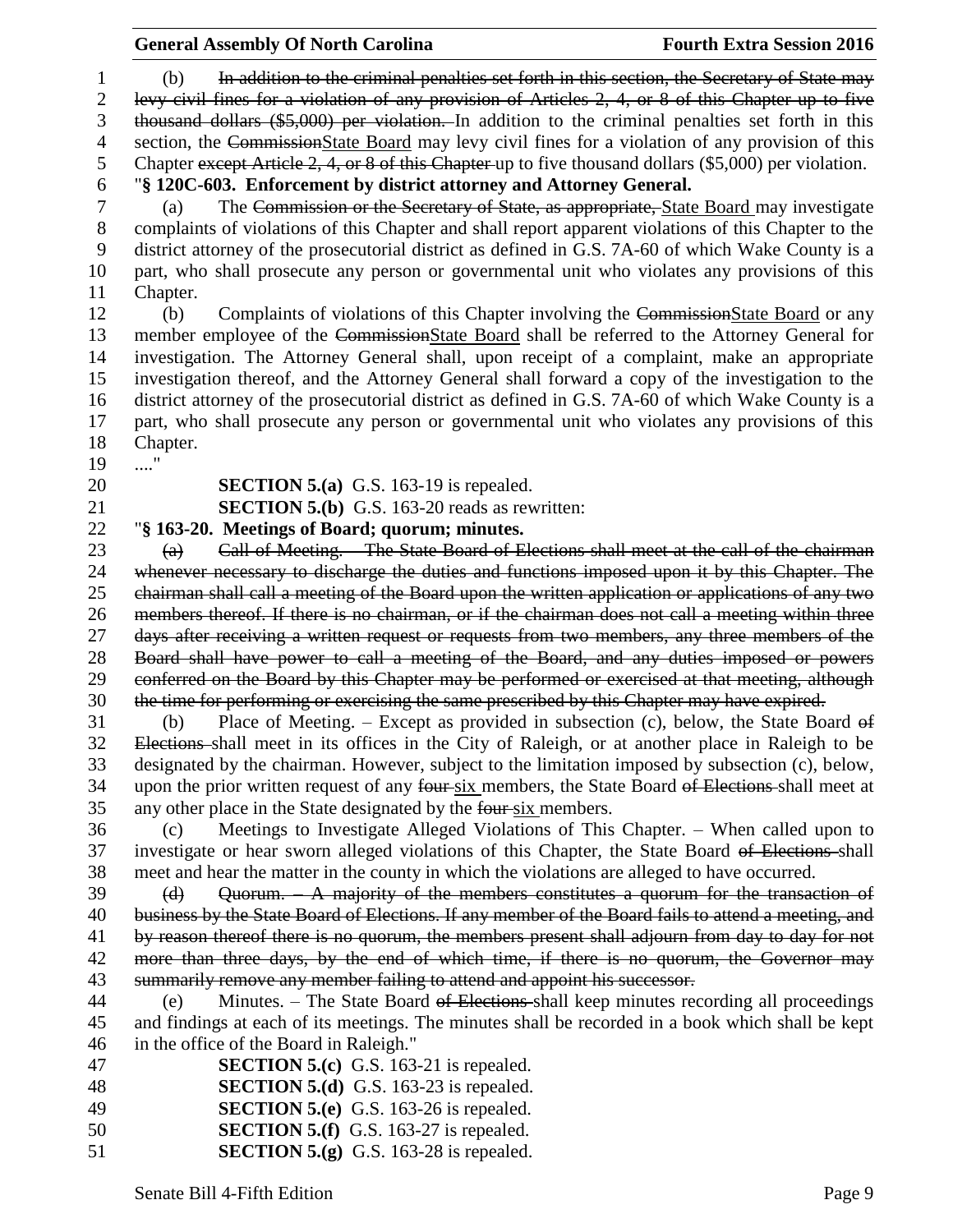|                | <b>General Assembly Of North Carolina</b>                                                                                                                                                  | <b>Fourth Extra Session 2016</b> |
|----------------|--------------------------------------------------------------------------------------------------------------------------------------------------------------------------------------------|----------------------------------|
| 1              | <b>SECTION 5.(h)</b> G.S. 163-30 reads as rewritten:                                                                                                                                       |                                  |
| $\overline{c}$ | County boards of elections; appointments; terms of office; qualifications;<br>$\frac{1}{2}$ 163-30.                                                                                        |                                  |
| 3              | vacancies; oath of office; instructional meetings.                                                                                                                                         |                                  |
| $\overline{4}$ | In every county of the State there shall be a county board of elections, to consist of three-four                                                                                          |                                  |
| 5              | persons of good moral character who are registered voters in the county in which they are to act.                                                                                          |                                  |
| 6              | Two of the members of the county board of elections shall be of the political party with the                                                                                               |                                  |
| $\tau$         | highest number of registered affiliates and two shall be of the political party with the second                                                                                            |                                  |
| $8\,$          | highest number of registered affiliates, as reflected by the latest registration statistics published by                                                                                   |                                  |
| 9              | the State Board. In 2017, members of county boards of elections shall be appointed by the State                                                                                            |                                  |
| 10             | Board on the second Tuesday in July. Members In 2019, members of county boards of elections                                                                                                |                                  |
| 11             | shall be appointed by the State Board of Elections on the last Tuesday in June 1985, and every two                                                                                         |                                  |
| 12             | years thereafter, and their terms of office shall continue for two years from the specified date of                                                                                        |                                  |
| 13             | appointment and until their successors are appointed and qualified. Not more than two members of                                                                                           |                                  |
| 14             | the county board of elections shall belong to the same political party.                                                                                                                    |                                  |
| 15             | No person shall be eligible to serve as a member of a county board of elections who holds any                                                                                              |                                  |
| 16<br>17       | elective office under the government of the United States, or of the State of North Carolina or any<br>political subdivision thereof.                                                      |                                  |
| 18             | No person who holds any office in a state, congressional district, county or precinct political                                                                                            |                                  |
| 19             | party or organization, or who is a campaign manager or treasurer of any candidate or political                                                                                             |                                  |
| 20             | party in a primary or election, shall be eligible to serve as a member of a county board of                                                                                                |                                  |
| 21             | elections, provided however that the position of delegate to a political party convention shall not                                                                                        |                                  |
| 22             | be considered an office for the purpose of this section.                                                                                                                                   |                                  |
| 23             | No person shall be eligible to serve as a member of a county board of elections who is a                                                                                                   |                                  |
| 24             | candidate for nomination or election.                                                                                                                                                      |                                  |
| 25             | No person shall be eligible to serve as a member of a county board of elections who is the                                                                                                 |                                  |
| 26             | wife, husband, son, son-in-law, daughter, daughter-in-law, mother, mother-in-law, father,                                                                                                  |                                  |
| 27             | father-in-law, sister, sister-in-law, brother, brother-in-law, aunt, uncle, niece, or nephew of any                                                                                        |                                  |
| 28             | candidate for nomination or election. Upon any member of the board of elections becoming                                                                                                   |                                  |
| 29             | ineligible, that member's seat shall be declared vacant. This paragraph only applies if the county                                                                                         |                                  |
| 30             | board of elections is conducting the election for which the relative is a candidate.                                                                                                       |                                  |
| 31             | The State chairman chair of each political party shall have the right to recommend to the State                                                                                            |                                  |
| 32             | Board of Elections three registered voters in each county for appointment to the board of elections                                                                                        |                                  |
| 33             | for that county. If such recommendations are received by the Board 15 or more days before the                                                                                              |                                  |
| 34             | last Tuesday in June 1985, 2017, and each two years thereafter, it shall be the duty of the State                                                                                          |                                  |
| 35             | Board of Elections to appoint the county boards from the names thus recommended.                                                                                                           |                                  |
| 36<br>37       | Whenever a vacancy occurs in the membership of a county board of elections for any cause the<br>State chairman chair of the political party of the vacating member shall have the right to |                                  |
| 38             | recommend two registered voters of the affected county for such office, and it shall be the duty of                                                                                        |                                  |
| 39             | the State Board of Elections to fill the vacancy from the names thus recommended.                                                                                                          |                                  |
| 40             | At the meeting of the county board of elections required by G.S. 163-31 to be held on Tuesday                                                                                              |                                  |
| 41             | following the third Monday in July in the year of their appointment the members shall take the                                                                                             |                                  |
| 42             | following oath of office:                                                                                                                                                                  |                                  |
| 43             | "I, ________, do solemnly swear (or affirm) that I will support the                                                                                                                        |                                  |
| 44             | Constitution of the United States; that I will be faithful and bear true allegiance to                                                                                                     |                                  |
| 45             | the State of North Carolina and to the constitutional powers and authorities which                                                                                                         |                                  |
| 46             | are or may be established for the government thereof; that I will endeavor to                                                                                                              |                                  |
| 47             | support, maintain and defend the Constitution of said State, not inconsistent with                                                                                                         |                                  |
| 48             | the Constitution of the United States; and that I will well and truly execute the                                                                                                          |                                  |
| 49             |                                                                                                                                                                                            |                                  |
| 50             | best of my knowledge and ability, according to law; so help me God."                                                                                                                       |                                  |
|                |                                                                                                                                                                                            |                                  |
|                |                                                                                                                                                                                            |                                  |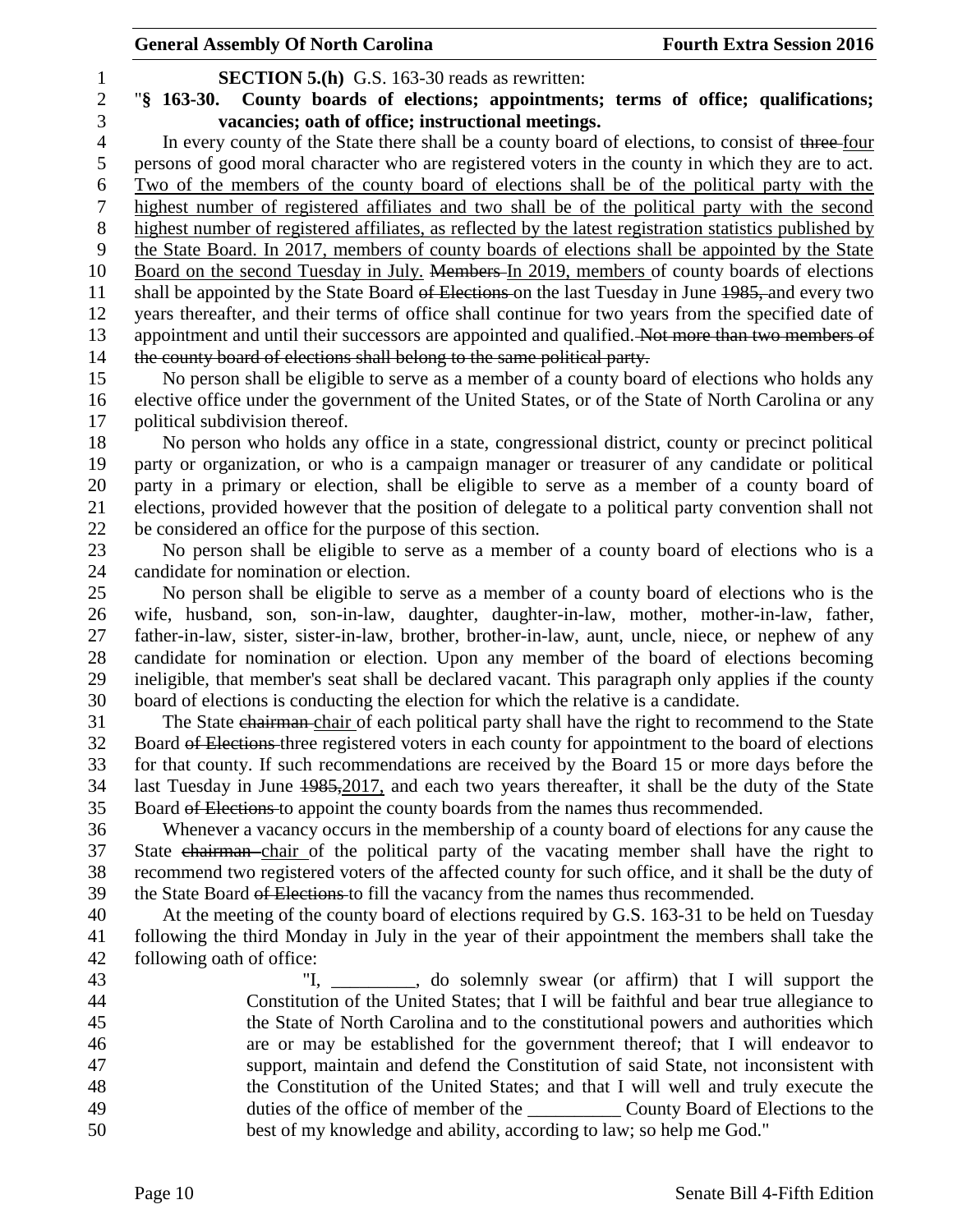At the first meeting in July annually, the county boards shall organize by electing one of its members chair and one of its members vice-chair, each to serve a one-year term as such. In the odd-numbered year, the chair shall be a member of the political party with the highest number of registered affiliates, as reflected by the latest registration statistics published by the State Board, and the vice-chair a member of the political party with the second highest number of registered affiliates. In the even-numbered year, the chair shall be a member of the political party with the second highest number of registered affiliates, as reflected by the latest registration statistics published by the State Board, and the vice-chair a member of the political party with the highest number of registered affiliates. Each member of the county board of elections shall attend each instructional meeting held pursuant to G.S. 163-46, unless excused for good cause by the chairman chair of the board, and shall be paid the sum of twenty-five dollars (\$25.00) per day for attending each of those meetings." **SECTION 5.(i)** G.S. 163-31 reads as rewritten: "**§ 163-31. Meetings of county boards of elections; quorum; majority; minutes.** In each county of the State the members of the county board of elections shall meet at the

 courthouse or board office at noon on the Tuesday following the third Monday in July in the year 18 of their appointment by the State Board of Elections and, after taking the oath of office provided in G.S. 163-30, they shall organize by electing one member chairmanchair and another member secretary of the county board of elections. On the Tuesday following the third Monday in August of the year in which they are appointed the county board of elections shall meet and appoint precinct chief judges and judges of elections. The board may hold other meetings at such times as 23 the chairman chair of the board, or any two three members thereof, may direct, for the 24 performance of duties prescribed by law. A majority of the Three members shall constitute a quorum for the transaction of board business. Except where required by law to act unanimously, a 26 majority vote for action of the board shall require three of the four members. The chairman chair shall notify, or cause to be notified, all members regarding every meeting to be held by the board.

 The county board of elections shall keep minutes recording all proceedings and findings at each of its meetings. The minutes shall be recorded in a book which shall be kept in the board office and it shall be the responsibility of the secretary, elected by the board, to keep the required minute book current and accurate. The secretary of the board may designate the director of elections to record and maintain the minutes under his or her supervision."

**SECTION 5.(j)** G.S. 163-182.13 reads as rewritten:

## "**§ 163-182.13. New elections.**

 (a) When State Board May Order New Election. – The State Board of Elections may order 36 a new election, upon agreement of at least four-six of its members, in the case of any one or more of the following:

- (1) Ineligible voters sufficient in number to change the outcome of the election were allowed to vote in the election, and it is not possible from examination of the official ballots to determine how those ineligible voters voted and to correct 41 the totals.
- (2) Eligible voters sufficient in number to change the outcome of the election were improperly prevented from voting.
- (3) Other irregularities affected a sufficient number of votes to change the outcome of the election.
- (4) Irregularities or improprieties occurred to such an extent that they taint the results of the entire election and cast doubt on its fairness.

 (b) State Board to Set Procedures. – The State Board of Elections shall determine when a new election shall be held and shall set the schedule for publication of the notice, preparation of absentee official ballots, and the other actions necessary to conduct the election.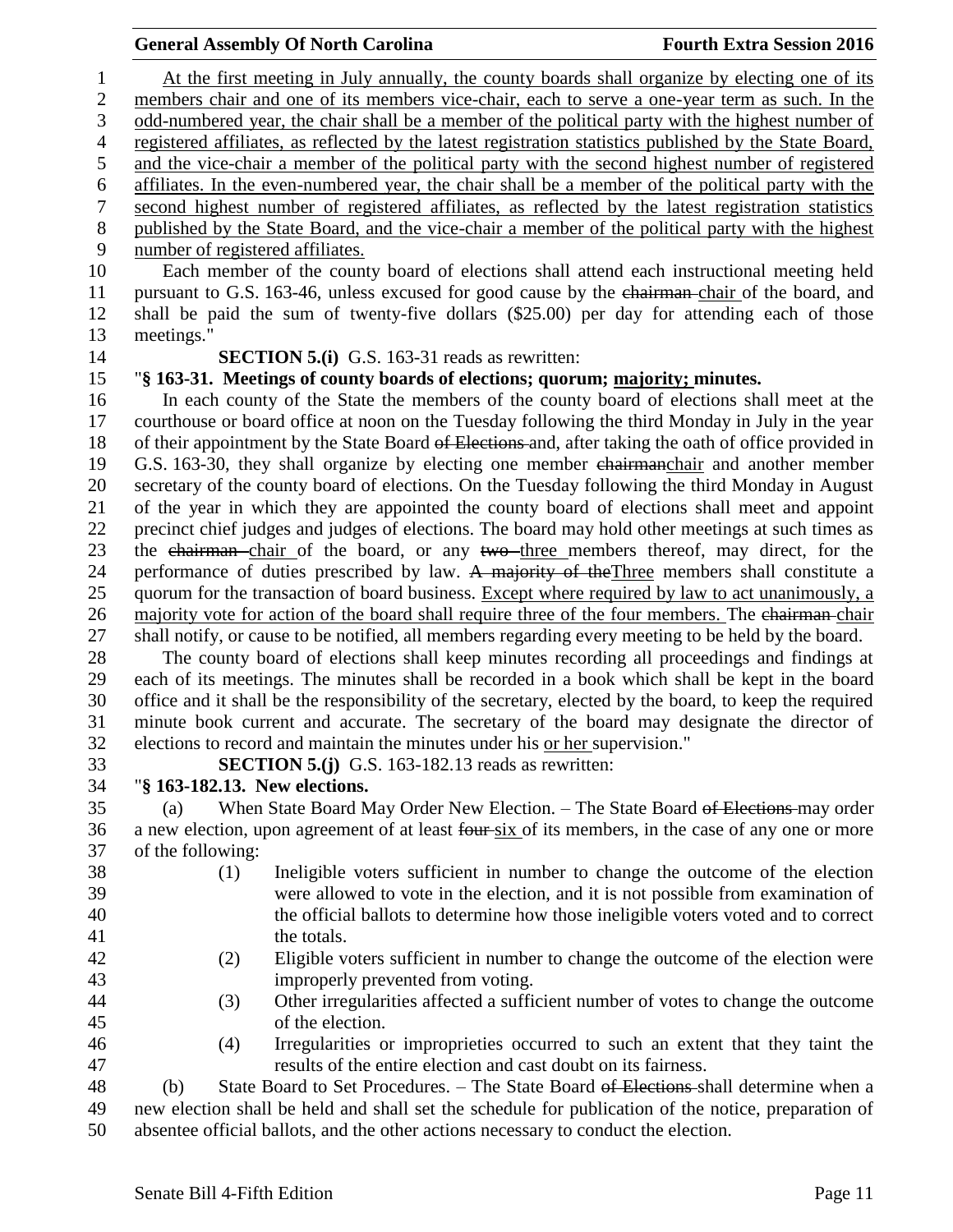|                  |                     |      | <b>General Assembly Of North Carolina</b>                                                                                                            | <b>Fourth Extra Session 2016</b> |
|------------------|---------------------|------|------------------------------------------------------------------------------------------------------------------------------------------------------|----------------------------------|
| $\mathbf{1}$     | (c)                 |      | Eligibility to Vote in New Election. - Eligibility to vote in the new election shall be                                                              |                                  |
| $\boldsymbol{2}$ |                     |      | determined by the voter's eligibility at the time of the new election, except that in a primary, no                                                  |                                  |
| 3                |                     |      | person who voted in the initial primary of one party shall vote in the new election in the primary                                                   |                                  |
| 4                |                     |      | of another party. The State Board of Elections shall promulgate adopt rules to effect the provisions                                                 |                                  |
| 5                | of this subsection. |      |                                                                                                                                                      |                                  |
| 6                | (d)                 |      | Jurisdiction in Which New Election Held. - The new election shall be held in the entire                                                              |                                  |
| $\boldsymbol{7}$ |                     |      | jurisdiction in which the original election was held.                                                                                                |                                  |
| 8                | (e)                 |      | Which Candidates to Be on Official Ballot. - All the candidates who were listed on the                                                               |                                  |
| 9                |                     |      | official ballot in the original election shall be listed in the same order on the official ballot for the                                            |                                  |
| 10               |                     |      | new election, except in either of the following:                                                                                                     |                                  |
| 11               |                     | (1)  | If a candidate dies or otherwise becomes ineligible between the time of the                                                                          |                                  |
| 12               |                     |      | original election and the new election, that candidate may be replaced in the                                                                        |                                  |
| 13               |                     |      | same manner as if the vacancy occurred before the original election.                                                                                 |                                  |
| 14               |                     | (2)  | If the election is for a multiseat office, and the irregularities could not have                                                                     |                                  |
| 15               |                     |      | affected the election of one or more of the candidates, the new election, upon                                                                       |                                  |
| 16               |                     |      | agreement of at least four-six members of the State Board, may be held among                                                                         |                                  |
| 17               |                     |      | only those candidates whose election could have been affected by the                                                                                 |                                  |
| 18               |                     |      | irregularities.                                                                                                                                      |                                  |
| 19               | (f)                 |      | Tie Votes. – If ineligible voters voted in an election and it is possible to determine from                                                          |                                  |
| 20               |                     |      | the official ballots the way in which those votes were cast and to correct the results, and                                                          |                                  |
| 21               |                     |      | consequently the election ends in a tie, the provisions of G.S. 163-182.8 concerning tie votes shall                                                 |                                  |
| 22               | apply."             |      |                                                                                                                                                      |                                  |
| 23               |                     |      | <b>SECTION 5.(k)</b> G.S. 163-278.22(7) reads as rewritten:                                                                                          |                                  |
| 24               |                     | "(7) | To make investigations to the extent the State Board deems necessary with                                                                            |                                  |
| 25               |                     |      | respect to statements filed under the provisions of this Article and with respect                                                                    |                                  |
| 26               |                     |      | to alleged failures to file any statement required under the provisions of this                                                                      |                                  |
| 27               |                     |      | Article or Article 22M of the General Statutes and, upon complaint under oath                                                                        |                                  |
| 28               |                     |      | by any registered voter, with respect to alleged violations of any part of this                                                                      |                                  |
| 29               |                     |      | Article or Article 22M of the General Statutes. The State Board shall conclude                                                                       |                                  |
| 30               |                     |      | all investigations no later than one year from the date of the start of the                                                                          |                                  |
| 31               |                     |      | investigation, unless the State Board has reported an apparent violation to the                                                                      |                                  |
| 32               |                     |      | proper district attorney and additional investigation of the apparent violation is                                                                   |                                  |
| 33               |                     |      | deemed necessary by the State Board."                                                                                                                |                                  |
| 34               |                     |      | <b>SECTION 6.</b> G.S. 120-70.141 reads as rewritten:                                                                                                |                                  |
| 35               |                     |      | "§ 120-70.141. Purpose and powers of Committee.                                                                                                      |                                  |
| 36               | (a)                 |      | The Joint Legislative Elections Oversight Committee shall examine, on a continuing                                                                   |                                  |
| 37               |                     |      | basis, election administration and campaign finance regulation in North Carolina, in order to make                                                   |                                  |
| 38               |                     |      | ongoing recommendations to the General Assembly on ways to improve elections administration                                                          |                                  |
| 39               |                     |      | and campaign finance regulation. In this examination, the Committee shall do the following:                                                          |                                  |
| 40               |                     | (1)  | Study the budgets, programs, and policies of the Bipartisan State Board of                                                                           |                                  |
| 41               |                     |      | Elections and Ethics Enforcement and the county boards of elections to                                                                               |                                  |
| 42<br>43         |                     |      | determine ways in which the General Assembly may improve election                                                                                    |                                  |
| 44               |                     |      | administration and campaign finance regulation-administration.                                                                                       |                                  |
| 45               |                     | (1a) | Study the budgets, programs, and policies of the Bipartisan State Board of<br>Elections and Ethics Enforcement and the county boards of elections to |                                  |
| 46               |                     |      | determine ways in which the General Assembly may improve campaign finance                                                                            |                                  |
| 47               |                     |      | regulation.                                                                                                                                          |                                  |
| 48               |                     | (2)  | Examine election statutes and court decisions to determine any legislative                                                                           |                                  |
| 49               |                     |      | changes that are needed to improve election administration and campaign                                                                              |                                  |
| 50               |                     |      | finance regulation.                                                                                                                                  |                                  |
|                  |                     |      |                                                                                                                                                      |                                  |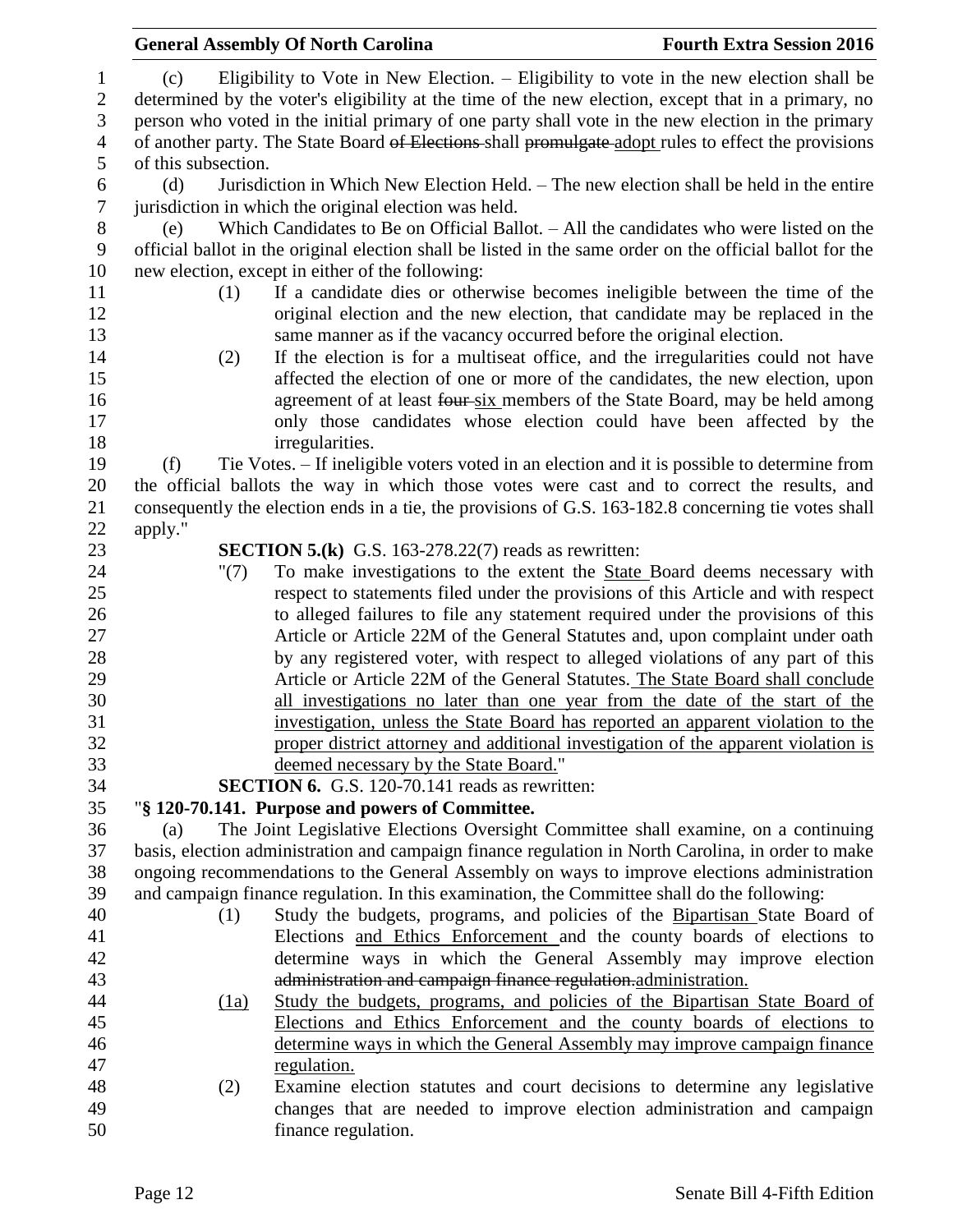| <b>Fourth Extra Session 2016</b><br><b>General Assembly Of North Carolina</b>                                                                                                                                                                                                    |
|----------------------------------------------------------------------------------------------------------------------------------------------------------------------------------------------------------------------------------------------------------------------------------|
| (3)<br>Study other states' initiatives in election administration and campaign finance<br>regulation to provide an ongoing commentary to the General Assembly on these<br>initiatives and to make recommendations for implementing similar initiatives in<br>North Carolina; and |
| Study any other election matters that the Committee considers necessary to<br>(4)                                                                                                                                                                                                |
| fulfill its mandate.                                                                                                                                                                                                                                                             |
| The Committee may make interim reports to the General Assembly on matters for<br>(b)                                                                                                                                                                                             |
| which it may report to a regular session of the General Assembly. A report to the General                                                                                                                                                                                        |
| Assembly may contain any legislation needed to implement a recommendation of the Committee."                                                                                                                                                                                     |
| <b>SECTION 7.</b> Any previous assignment of duties of a quasi-legislative or                                                                                                                                                                                                    |
| quasi-judicial nature by the Governor or General Assembly to the agencies or functions transferred                                                                                                                                                                               |
| by this act shall have continued validity with the transfer under this act. Except as otherwise                                                                                                                                                                                  |
| specifically provided in this act, each enumerated commission, board, or other function of State                                                                                                                                                                                 |
| government transferred to the Bipartisan State Board of Elections and Ethics Enforcement, as                                                                                                                                                                                     |
| created in this act, is a continuation of the former entity for purposes of succession to all the rights,                                                                                                                                                                        |
| powers, duties, and obligations of the former. Where the former entities are referred to by law,                                                                                                                                                                                 |
| contract, or other document in their former name, the Bipartisan State Board of Elections and                                                                                                                                                                                    |
| Ethics Enforcement, as created in this act, is charged with exercising the functions of the former                                                                                                                                                                               |
| named entity.                                                                                                                                                                                                                                                                    |
| <b>SECTION 8.</b> No action or proceeding pending on January 1, 2017, brought by or                                                                                                                                                                                              |
| against the State Board of Elections, the State Ethics Commission, or the Secretary of State                                                                                                                                                                                     |
| regarding the lobbyist registration and lobbying enforcement of the Secretary of State shall be                                                                                                                                                                                  |
| affected by any provision of this act, but the same may be prosecuted or defended in the name of                                                                                                                                                                                 |
| the Bipartisan State Board of Elections and Ethics Enforcement, as created in this act. In these                                                                                                                                                                                 |
| actions and proceedings, the Bipartisan State Board of Elections and Ethics Enforcement or its                                                                                                                                                                                   |
| Executive Director, as appropriate, shall be substituted as a party upon proper application to the                                                                                                                                                                               |

courts or other administrative or quasi-judicial bodies.

 Any business or other matter undertaken or commanded by any State program or office or contract transferred by this act to the Bipartisan State Board of Elections and Ethics Enforcement pertaining to or connected with the functions, powers, obligations, and duties set forth herein, which is pending on January 1, 2017, may be conducted and completed by the Bipartisan State Board of Elections and Ethics Enforcement in the same manner and under the same terms and conditions and with the same effect as if conducted and completed by the original program, office, or commissioners or directors thereof.

 **SECTION 9.** The consolidation provided for under this act shall not affect any ongoing investigation or audit. Any ongoing hearing or other proceeding before the State Ethics Commission or State Board of Elections on January 1, 2017, shall be transferred to the Bipartisan State Board of Elections and Ethics Enforcement, as created by this act, on January 1, 2017. Prosecutions for offenses or violations committed before January 1, 2017, are not abated or affected by this act, and the statutes that would be applicable but for this act remain applicable to those prosecutions.

 **SECTION 10.** Rules adopted by the State Ethics Commission, Secretary of State related to lobbying, and the State Board of Elections shall remain in effect as provided in G.S. 150B-21.7. Policies, procedures, and guidance shall remain in effect until amended or repealed by the Bipartisan State Board of Elections and Ethics Enforcement. The list of covered boards adopted by the State Ethics Commission under G.S. 138A-11 as of December 31, 2016, shall continue in effect until amended or repealed by the Bipartisan State Board of Elections and Ethics Enforcement.

 **SECTION 11.** Any evaluation of a statement of economic interest issued by the State Ethics Commission pursuant to Article 3 of Chapter 138A of the General Statutes in 2016 shall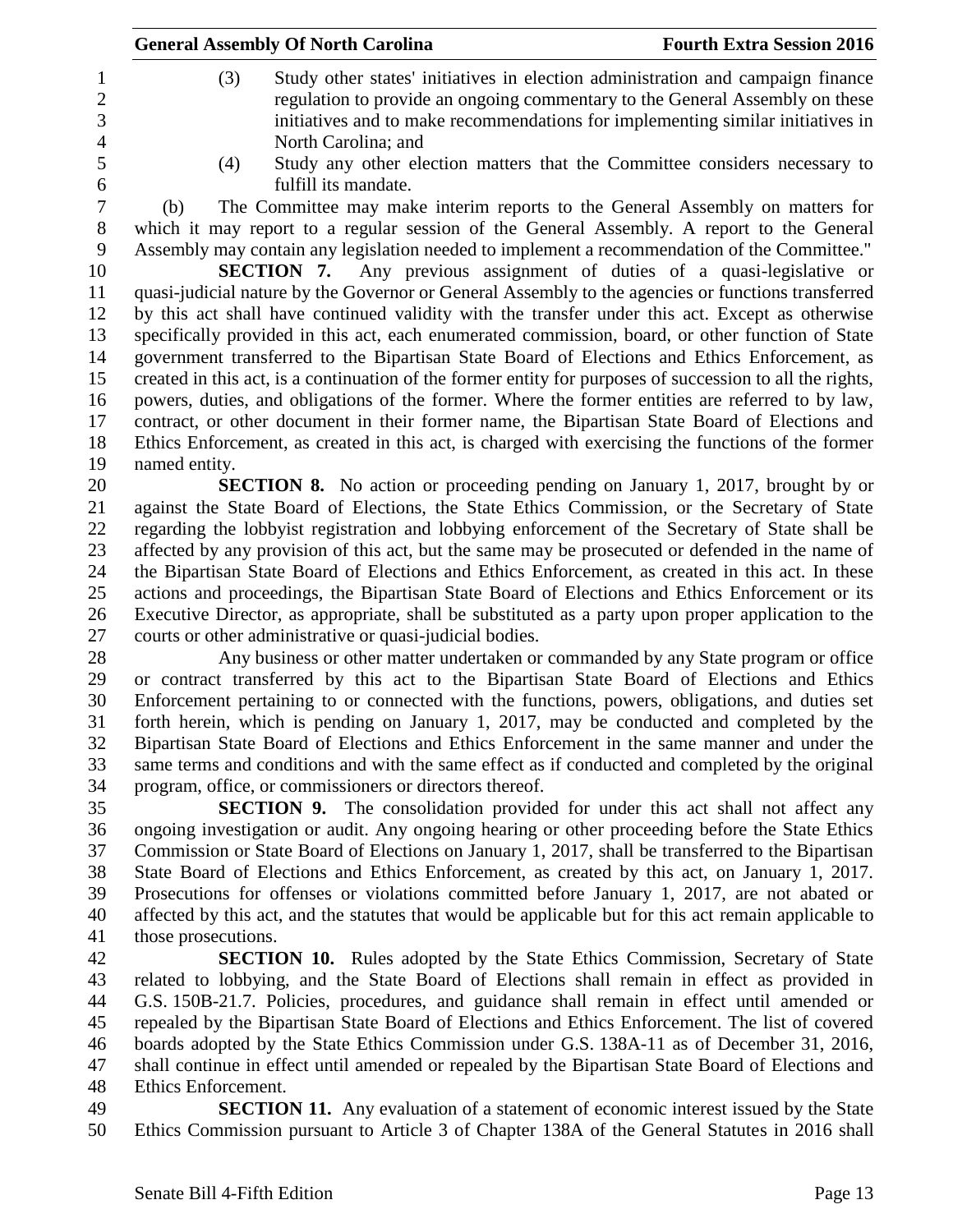remain in effect until amended or repealed by the Bipartisan State Board of Elections and Ethics Enforcement.

 **SECTION 12.** The authority, powers, duties and functions, records, personnel, property, and unexpended balances of appropriations, allocations, or other funds, including the functions of budgeting and purchasing, of the State Ethics Commission are transferred to the Bipartisan State Board of Elections and Ethics Enforcement, as created in Part I of this act. The authority, powers, duties and functions, records, personnel, property, and unexpended balances of appropriations, allocations, or other funds, including the functions of budgeting and purchasing, of the State Board of Elections are transferred to the Bipartisan State Board of Elections and Ethics Enforcement, as created in Part I of this act. The authority, powers, duties and functions, records, personnel, property, and unexpended balances of appropriations, allocations, or other funds, including the functions of budgeting and purchasing, of the lobbying registration and lobbying enforcement functions of the Secretary of State are transferred to the Bipartisan State Board of Elections and Ethics Enforcement, as created in Part I of this act. The Director of the Budget shall resolve any disputes arising out of this transfer.

 **SECTION 13.** The members of the State Ethics Commission serving on December 31, 2016, shall constitute and serve as the Bipartisan State Board of Elections and Ethics Enforcement, as constituted and authorized by this act until June 30, 2017. The chair and vice-chair of the State Ethics Commission serving on December 31, 2016, shall continue to serve as the chair and vice-chair of Bipartisan State Board of Elections and Ethics Enforcement, as constituted and authorized by this act until June 30, 2017. Notwithstanding G.S. 138B-2, members of the Bipartisan State Board of Elections and Ethics Enforcement appointed by the Governor and General Assembly in 2017 shall take office July 1, 2017.

 **SECTION 14.** Until such time as the Bipartisan State Board of Elections and Ethics Enforcement appointed in 2017 appoints an Executive Director, the Executive Director of the State Board of Elections under G.S. 163-26, as of December 31, 2016, shall be acting Executive Director.

 **SECTION 15.** The appropriations and resources of the State Ethics Commission is transferred to the Bipartisan State Board of Elections and Ethics Enforcement, and the transfer shall have all the elements of a Type I transfer under G.S. 143A-6.

 **SECTION 16.** The appropriations and resources of the State Board of Elections, including any office space of the State Board of Elections, is transferred to the Bipartisan State Board of Elections and Ethics Enforcement, and the transfer shall have all the elements of a Type I transfer under G.S. 143A-6, with the Budget Code for the newly established State Board being the previous State Board of Elections budget code of 18025.

 **SECTION 17.** The appropriations and resources of the lobbying registration and lobbying enforcement functions of the Secretary of State are transferred to the Bipartisan State Board of Elections and Ethics Enforcement, and the transfers shall have all the elements of a Type I transfer under G.S. 143A-6. Specifically, the following positions shall be transferred: Lobbying Compliance Director (Position 60008800), Law Enforcement Agent (Position 60008806), Administrative Assistant II (Position 60008801), Administrative Assistant II (Position 60008802), and Administrative Assistant II (Position 60008803).

 **SECTION 18.** The Bipartisan State Board of Elections and Ethics Enforcement shall report to the Joint Legislative Commission on Governmental Operations, Joint Legislative Elections Oversight Committee, and the Legislative Ethics Committee on or before April 1, 2018, and again on or before March 1, 2019, as to recommendations for statutory changes necessary to further implement this consolidation.

 **SECTION 19.** Notwithstanding the recodification in Section 1 of this Part, the Bipartisan State Board of Elections and Ethics Enforcement shall not administer or enforce Part 1, Part 3, or Part 6 of Article 8 of Chapter 138B of the General Statutes, and the Secretary of State shall maintain the authority to administer and enforce Articles 2, 4, and 8 of Chapter 120C of the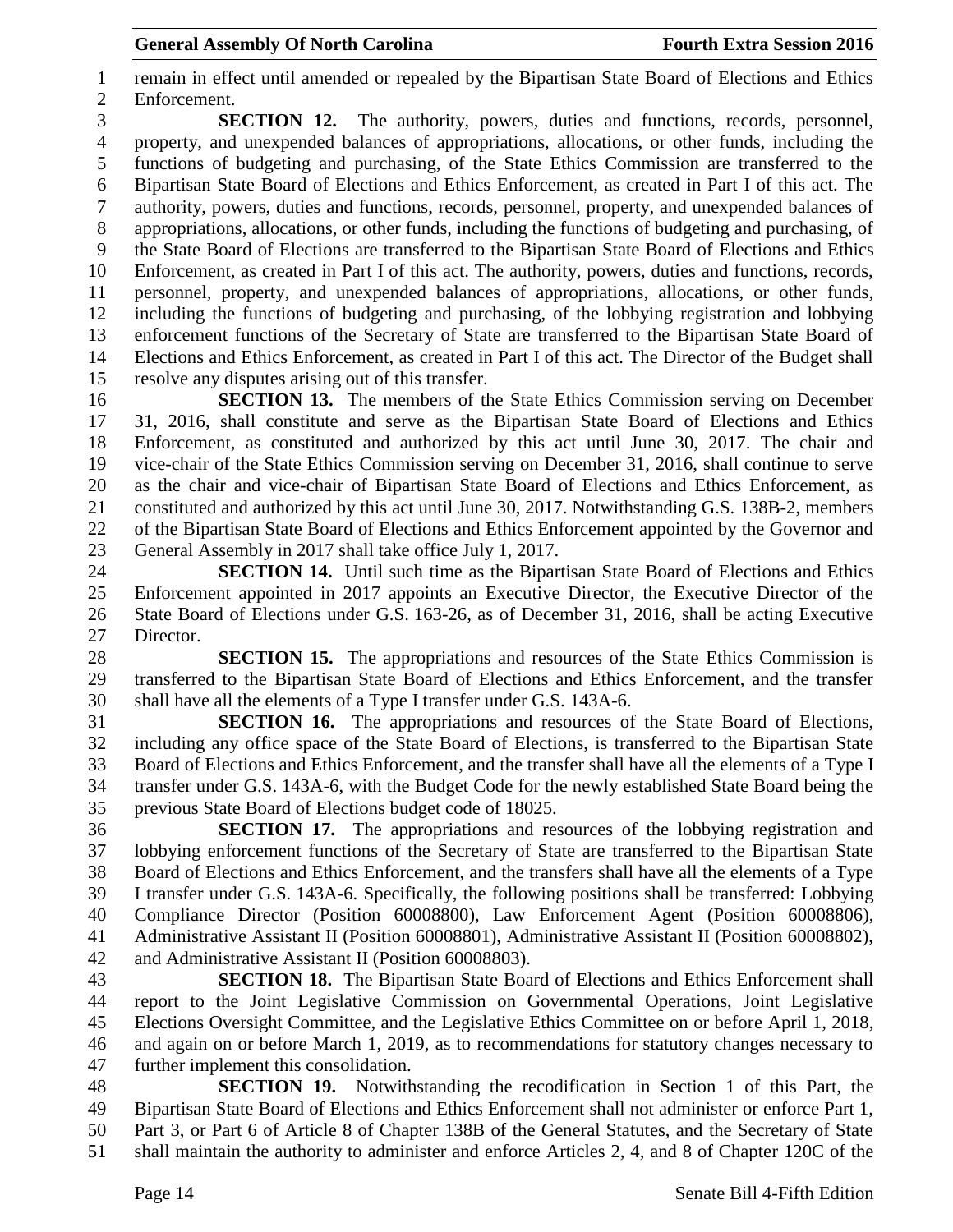General Statutes, as those Articles existed on January 1, 2017, until October 1, 2017. Section 17 of this Part becomes effective October 1, 2017. G.S. 163-30, as amended by Section 5(h) of this Part and G.S. 163-31, as amended by Section 5(i) of this Part, becomes effective July 1, 2017. G.S. 163-278.22(7), as amended by Section 5(k) of this Part, becomes effective January 1, 2017, and applies to investigations initiated on or after that date. Except as otherwise provided, this Part becomes effective January 1, 2017. **PART II. CLARIFY LEGISLATIVE AUTHORITY TO APPORTION DISTRICTS**<br>9 **SECTION 20.(a)** G.S. 120-2.4 reads as rewritten: **SECTION 20.(a)** G.S. 120-2.4 reads as rewritten: "**§ 120-2.4. Opportunity for General Assembly to remedy defects.** (a) If the General Assembly enacts a plan apportioning or redistricting State legislative or congressional districts, in no event may a court impose its own substitute plan unless the court first gives the General Assembly a period of time to remedy any defects identified by the court in its findings of fact and conclusions of law. That period of time shall not be less than two weeks. In the event the General Assembly does not act to remedy any identified defects to its plan within that period of time, the court may impose an interim districting plan for use in the next general election only, but that interim districting plan may differ from the districting plan enacted by the General Assembly only to the extent necessary to remedy any defects identified by the court. (b) Notwithstanding any other provision of law or authority of the State Board of Elections under Chapter 163 of the General Statutes, the State Board of Elections shall have no authority to alter, amend, correct, impose, or substitute any plan apportioning or redistricting State legislative or congressional districts other than a plan imposed by a court under this section or a plan enacted by the General Assembly." **SECTION 20.(b)** G.S. 163-22 is amended by adding two new subsections to read: "(r) Nothing in this Chapter shall grant authority to the State Board of Elections to alter, amend, correct, impose, or substitute any plan apportioning or redistricting State legislative or congressional districts other than a plan imposed by a court under G.S. 120-2.4 or a plan enacted by the General Assembly. (s) Nothing in this Chapter shall grant authority to the State Board of Elections to alter, amend, correct, impose, or substitute any plan apportioning or redistricting districts for a unit of local government other than a plan imposed by a court, a plan enacted by the General Assembly, or a plan adopted by the appropriate unit of local government under statutory or local act authority." **SECTION 20.(c)** G.S. 163-33 is amended by adding two new subdivisions to read: "(15) Nothing in this Chapter shall grant authority to county boards of elections to alter, amend, correct, impose, or substitute any plan apportioning or redistricting State legislative or congressional districts other than a plan imposed by a court under G.S. 120-2.4 or a plan enacted by the General Assembly. (16) Nothing in this Chapter shall grant authority to county boards of elections to alter, amend, correct, impose, or substitute any plan apportioning or redistricting districts for a unit of local government other than a plan imposed by a court, a plan enacted by the General Assembly, or a plan adopted by the appropriate unit of local government under statutory or local act authority." **SECTION 20.(d)** G.S. 163-27.1 reads as rewritten: "**§ 163-27.1. Emergency powers.** (a) The Executive Director, as chief State elections official, may exercise emergency powers to conduct an election in a district where the normal schedule for the election is disrupted by any of the following: (1) A natural disaster.

(2) Extremely inclement weather.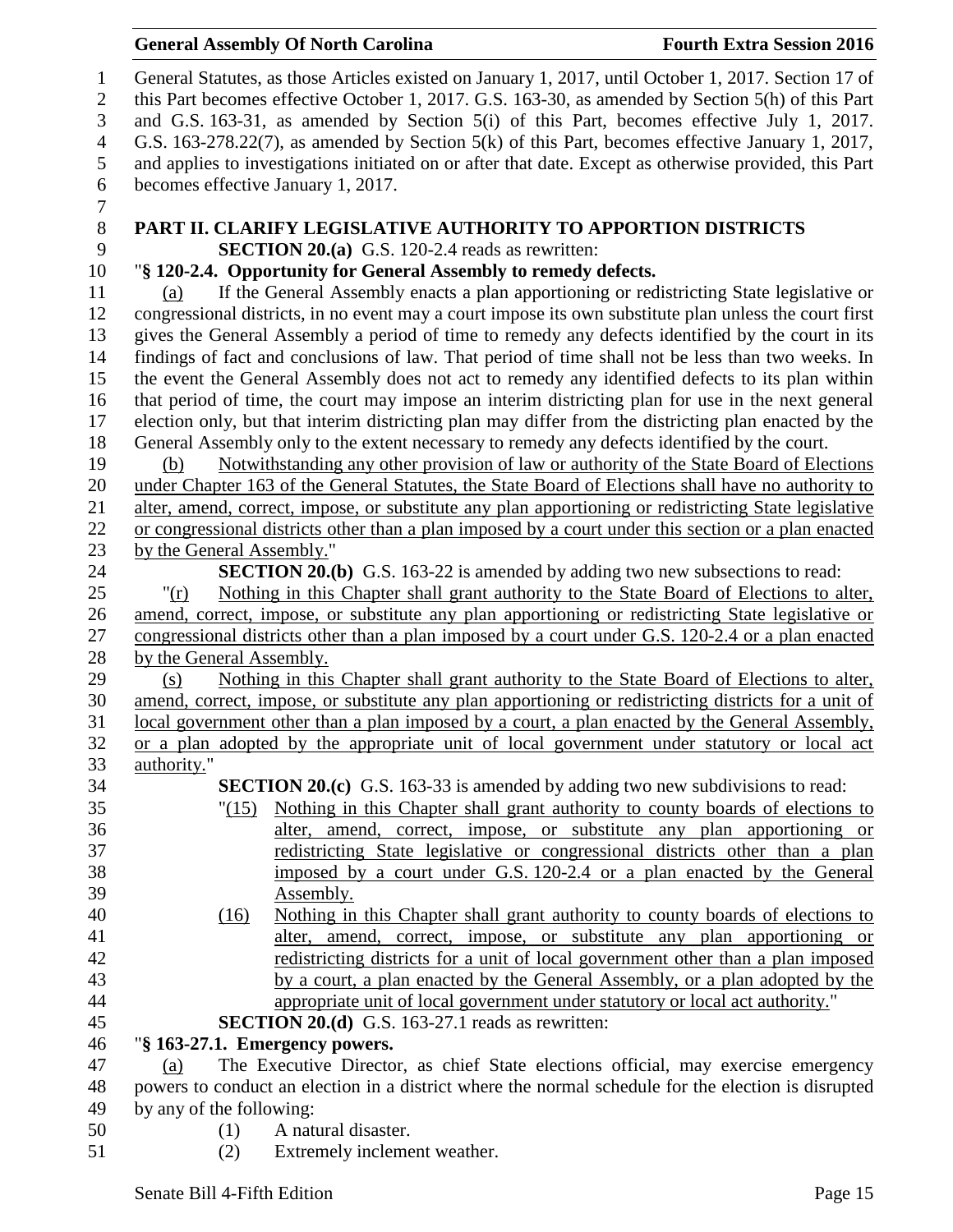|                     | <b>General Assembly Of North Carolina</b><br><b>Fourth Extra Session 2016</b>                                                                                                                 |
|---------------------|-----------------------------------------------------------------------------------------------------------------------------------------------------------------------------------------------|
| 1<br>$\overline{2}$ | (3)<br>An armed conflict involving Armed Forces of the United States, or<br>mobilization of those forces, including North Carolina National Guard and                                         |
| 3                   | reserve components of the Armed Forces of the United States.                                                                                                                                  |
| $\overline{4}$<br>5 | In exercising those emergency powers, the Executive Director shall avoid unnecessary conflict<br>with the provisions of this Chapter. The Executive Director shall adopt rules describing the |
| 6                   | emergency powers and the situations in which the emergency powers will be exercised.                                                                                                          |
| $\overline{7}$      | Nothing in this Chapter shall grant authority to the State Board of Elections to alter,<br>(b)                                                                                                |
| $8\,$               | amend, correct, impose, or substitute any plan apportioning or redistricting State legislative or                                                                                             |
| 9                   | congressional districts other than a plan imposed by a court under G.S. 120-2.4 or a plan enacted                                                                                             |
| 10                  | by the General Assembly.                                                                                                                                                                      |
| 11                  | Nothing in this Chapter shall grant authority to the State Board of Elections to alter,<br>(c)                                                                                                |
| 12                  | amend, correct, impose, or substitute any plan apportioning or redistricting districts for a unit of                                                                                          |
| 13                  | local government other than a plan imposed by a court, a plan enacted by the General Assembly,                                                                                                |
| 14                  | or a plan adopted by the appropriate unit of local government under statutory or local act                                                                                                    |
| 15                  | authority."                                                                                                                                                                                   |
| 16                  |                                                                                                                                                                                               |
| 17                  | PART III. PARTISAN APPELLATE COURT ELECTIONS                                                                                                                                                  |
| 18                  | <b>SECTION 21.(a)</b> G.S. 163-106 reads as rewritten:                                                                                                                                        |
| 19                  | "§ 163-106. Notices of candidacy; pledge; with whom filed; date for filing; withdrawal.                                                                                                       |
| 20                  |                                                                                                                                                                                               |
| 21                  | Time for Filing Notice of Candidacy. – Candidates seeking party primary nominations<br>(c)                                                                                                    |
| 22                  | for the following offices shall file their notice of candidacy with the State Board of Elections no                                                                                           |
| 23                  | earlier than 12:00 noon on the second Monday in February and no later than 12:00 noon on the                                                                                                  |
| 24                  | last business day in February preceding the primary:                                                                                                                                          |
| 25                  | Governor                                                                                                                                                                                      |
| 26                  | <b>Lieutenant Governor</b>                                                                                                                                                                    |
| 27                  | All State executive officers                                                                                                                                                                  |
| 28                  | <b>Justices of the Supreme Court</b>                                                                                                                                                          |
| 29                  | Judges of the Court of Appeals                                                                                                                                                                |
| 30                  | <b>United States Senators</b>                                                                                                                                                                 |
| 31                  | Members of the House of Representatives of the United States                                                                                                                                  |
| 32                  | District attorneys                                                                                                                                                                            |
| 33                  | Candidates seeking party primary nominations for the following offices shall file their notice                                                                                                |
| 34                  | of candidacy with the county board of elections no earlier than 12:00 noon on the second Monday                                                                                               |
| 35<br>36            | in February and no later than 12:00 noon on the last business day in February preceding the<br>primary:                                                                                       |
| 37                  | <b>State Senators</b>                                                                                                                                                                         |
| 38                  | Members of the State House of Representatives                                                                                                                                                 |
| 39                  | All county offices.                                                                                                                                                                           |
| 40                  | Notice of Candidacy for Certain Offices to Indicate Vacancy. - In any primary in<br>(d)                                                                                                       |
| 41                  | which there are two or more vacancies for associate justices for the Supreme Court, two or more                                                                                               |
| 42                  | vacancies for the Court of Appeals, or two vacancies for United States Senator from North                                                                                                     |
| 43                  | Carolina, each candidate shall, at the time of filing notice of candidacy, file with the State Board                                                                                          |
| 44                  | of Elections a written statement designating the vacancy to which he the candidate seeks                                                                                                      |
| 45                  | nomination. Votes cast for a candidate shall be effective only for his-nomination to the vacancy for                                                                                          |
| 46                  | which hethe candidate has given notice of candidacy as provided in this subsection.                                                                                                           |
| 47                  | $\ldots$ "                                                                                                                                                                                    |
| 48                  | <b>SECTION 21.(b)</b> G.S. 163-107(a) reads as rewritten:                                                                                                                                     |
| 49                  | Fee Schedule. - At the time of filing a notice of candidacy, each candidate shall pay to<br>" $(a)$                                                                                           |
| 50                  | the board of elections with which he the candidate files under the provisions of G.S. 163-106 a                                                                                               |

51 filing fee for the office he seeks sought in the amount specified in the following tabulation: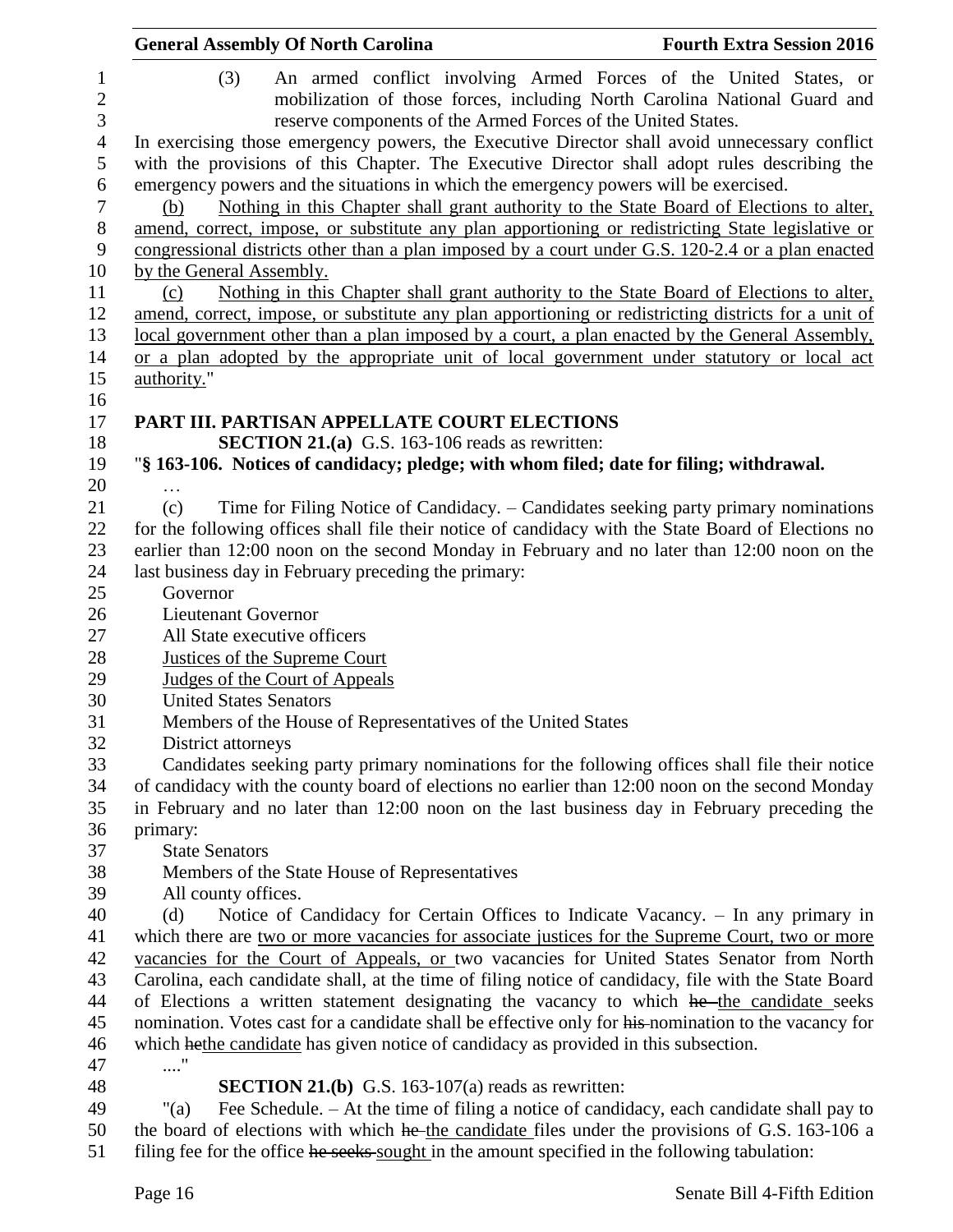| $\mathbf{1}$           |                                                              |                                                                                                                                                                                                              |
|------------------------|--------------------------------------------------------------|--------------------------------------------------------------------------------------------------------------------------------------------------------------------------------------------------------------|
| $\mathbf{2}$           | <b>Office Sought</b>                                         | <b>Amount of Filing Fee</b>                                                                                                                                                                                  |
| 3<br>$\overline{4}$    | Governor                                                     | One percent $(1\%)$ of the annual salary of the<br>office sought                                                                                                                                             |
| 5                      | <b>Lieutenant Governor</b>                                   | One percent $(1\%)$ of the annual salary of the                                                                                                                                                              |
| 6                      |                                                              | office sought                                                                                                                                                                                                |
| $\tau$                 | All State executive offices                                  | One percent $(1%)$ of the annual salary of the                                                                                                                                                               |
| $8\,$                  |                                                              | office sought                                                                                                                                                                                                |
| $\boldsymbol{9}$<br>10 | All Justices of the Supreme Court,                           |                                                                                                                                                                                                              |
| 11                     | Judges of the Court of Appeals, and                          | One percent $(1\%)$ of the annual salary of<br>the office sought                                                                                                                                             |
| 12                     | District Attorneys of the General<br>Court of Justice        |                                                                                                                                                                                                              |
| 13                     | <b>United States Senator</b>                                 | One percent $(1\%)$ of the annual salary of the                                                                                                                                                              |
| 14                     |                                                              | office sought                                                                                                                                                                                                |
| 15                     | Members of the United States House                           | One percent $(1\%)$ of the annual salary of                                                                                                                                                                  |
| 16                     | of Representatives                                           | the office sought                                                                                                                                                                                            |
| 17                     | <b>State Senator</b>                                         | One percent $(1%)$ of the annual salary of the                                                                                                                                                               |
| 18                     |                                                              | office sought                                                                                                                                                                                                |
| 19                     | Member of the State House of                                 | One percent $(1%)$ of the annual salary of                                                                                                                                                                   |
| 20                     | Representatives                                              | the office sought                                                                                                                                                                                            |
| 21                     | All county offices not compensated by fees                   | One percent $(1\%)$ of the annual salary of the                                                                                                                                                              |
| 22                     |                                                              | office sought                                                                                                                                                                                                |
| 23                     | All county offices compensated partly                        | One percent $(1\%)$ of the first annual                                                                                                                                                                      |
| 24                     | by salary and partly by fees                                 | salary to be received (exclusive of fees)                                                                                                                                                                    |
| 25                     |                                                              | The salary of any office that is the basis for calculating the filing fee is the starting salary for                                                                                                         |
| 26                     |                                                              | the office, rather than the salary received by the incumbent, if different. If no starting salary can be                                                                                                     |
| 27                     |                                                              | determined for the office, then the salary used for calculation is the salary of the incumbent, as of                                                                                                        |
| 28                     | January 1 of the election year."                             |                                                                                                                                                                                                              |
| 29                     | <b>SECTION 21.(c)</b> G.S. 163-107.1(b) reads as rewritten:  |                                                                                                                                                                                                              |
| 30                     | "(b)                                                         | If the candidate is seeking the office of United States Senator, Governor, Lieutenant                                                                                                                        |
| 31                     |                                                              | Governor, or any State executive officer, Justice of the Supreme Court, or Judge of the Court of                                                                                                             |
| 32                     |                                                              | Appeals, the petition must be signed by 10,000 registered voters who are members of the political                                                                                                            |
| 33                     |                                                              | party in whose primary the candidate desires to run, except that in the case of a political party as                                                                                                         |
| 34                     |                                                              | defined by G.S. $163-96(a)(2)$ which will be making nominations by primary election, the petition                                                                                                            |
| 35                     |                                                              | must be signed by five percent (5%) of the registered voters of the State who are affiliated with the                                                                                                        |
| 36                     |                                                              | same political party in whose primary the candidate desires to run, or in the alternative, the                                                                                                               |
| 37                     |                                                              | petition shall be signed by no less than 8,000 registered voters regardless of the voter's political                                                                                                         |
| 38                     |                                                              | party affiliation, whichever requirement is greater. The petition must be filed with the State Board                                                                                                         |
| 39                     |                                                              | of Elections not later than 12:00 noon on Monday preceding the filing deadline before the primary                                                                                                            |
| 40                     |                                                              | in which he seeks to run. The names on the petition shall be verified by the board of elections of                                                                                                           |
| 41<br>42               |                                                              | the county where the signer is registered, and the petition must be presented to the county board of<br>elections at least 15 days before the petition is due to be filed with the State Board of Elections. |
| 43                     |                                                              | When a proper petition has been filed, the candidate's name shall be printed on the primary ballot."                                                                                                         |
| 44                     | <b>SECTION 21.(d)</b> G.S. 163-111(c)(1) reads as rewritten: |                                                                                                                                                                                                              |
| 45                     | "(1)                                                         | A candidate who is apparently entitled to demand a second primary, according                                                                                                                                 |
| 46                     |                                                              | to the unofficial results, for one of the offices listed below, and desiring to do                                                                                                                           |
| 47                     |                                                              | so, shall file a request for a second primary in writing with the Executive                                                                                                                                  |
| 48                     |                                                              | Director of the State Board of Elections no later than 12:00 noon on the ninth                                                                                                                               |
| 49                     |                                                              | day (including Saturdays and Sundays) following the date on which the primary                                                                                                                                |
| 50                     |                                                              | was conducted, and such request shall be subject to the certification of the                                                                                                                                 |
| 51                     |                                                              | official results by the State Board of Elections. If the vote certification by the                                                                                                                           |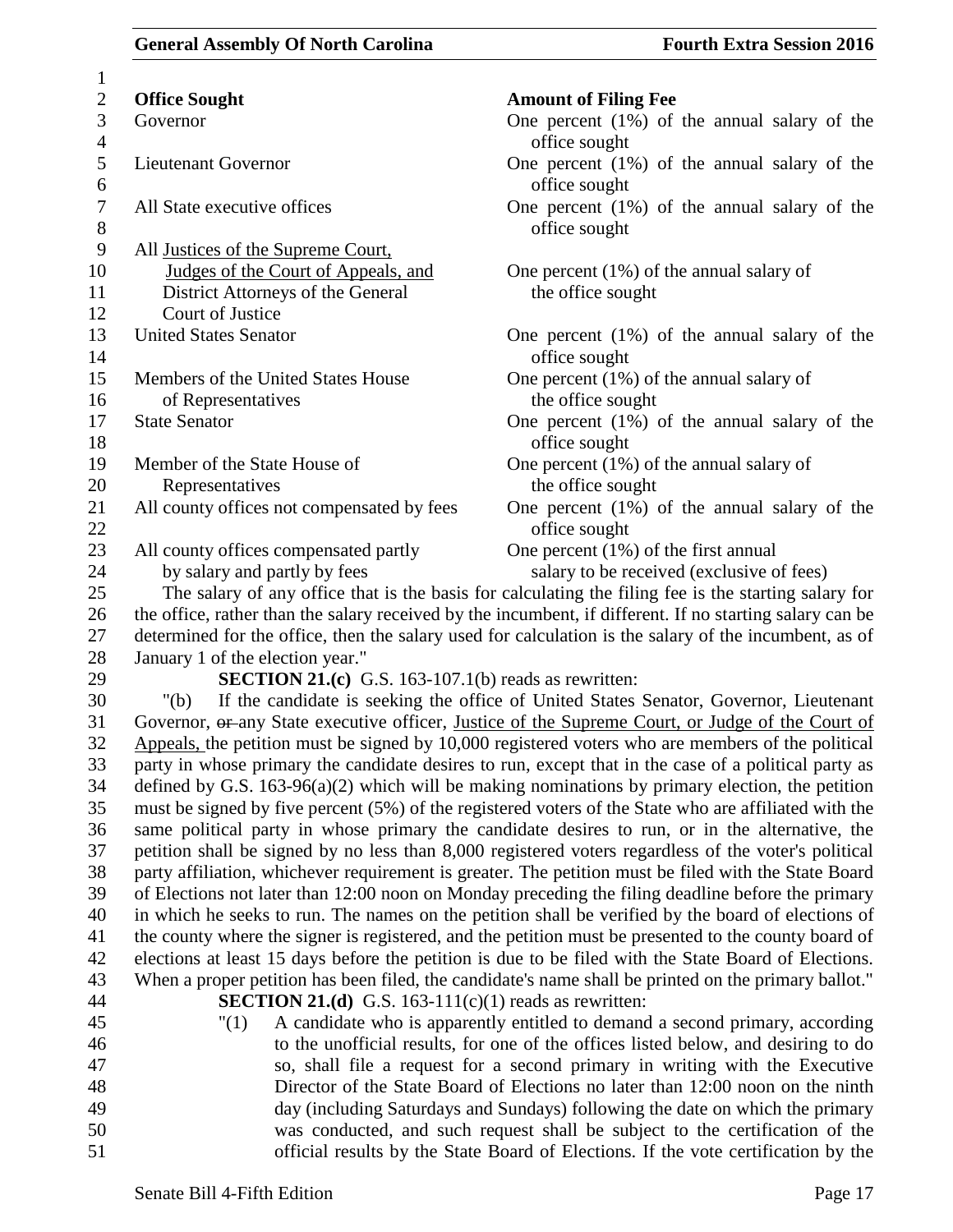| <b>General Assembly Of North Carolina</b>              |                                                                                       | <b>Fourth Extra Session 2016</b>                                                                     |
|--------------------------------------------------------|---------------------------------------------------------------------------------------|------------------------------------------------------------------------------------------------------|
|                                                        |                                                                                       | State Board of Elections determines that a candidate who was not originally                          |
|                                                        |                                                                                       | thought to be eligible to call for a second primary is in fact eligible to call for a                |
|                                                        |                                                                                       | second primary, the Executive Director of the State Board of Elections shall                         |
|                                                        |                                                                                       | immediately notify such candidate and permit him the candidate to exercise any                       |
|                                                        |                                                                                       | options available to him the candidate within a 48-hour period following the                         |
| notification:                                          |                                                                                       |                                                                                                      |
|                                                        | Governor,                                                                             |                                                                                                      |
|                                                        |                                                                                       |                                                                                                      |
|                                                        | Lieutenant Governor,                                                                  |                                                                                                      |
|                                                        | All State executive officers,                                                         |                                                                                                      |
|                                                        |                                                                                       | Justices of the Supreme Court, Judges of the Court of Appeals, or                                    |
|                                                        | District Attorneys of the General Court of Justice,                                   |                                                                                                      |
|                                                        | United States Senators,                                                               |                                                                                                      |
|                                                        | Members of the United States House of Representatives,                                |                                                                                                      |
|                                                        | State Senators in multi-county senatorial districts, and                              |                                                                                                      |
|                                                        |                                                                                       | Members of the State House of Representatives in multi-county                                        |
|                                                        | representative districts."                                                            |                                                                                                      |
|                                                        |                                                                                       | <b>SECTION 21.(e)</b> Subchapter X of Chapter 163 of the General Statutes reads as                   |
| rewritten:                                             |                                                                                       |                                                                                                      |
|                                                        | "SUBCHAPTER X. ELECTION OF <del>APPELLATE, SUPERIOR, S</del> UPERIOR AND              |                                                                                                      |
|                                                        | DISTRICT COURT JUDGES.                                                                |                                                                                                      |
|                                                        | "Article 25.                                                                          |                                                                                                      |
|                                                        | "Nomination and Election of Appellate, Superior, Superior and District Court Judges.  |                                                                                                      |
| "§ 163-321. Applicability.                             |                                                                                       |                                                                                                      |
|                                                        |                                                                                       | The nomination and election of justices of the Supreme Court, judges of the Court of Appeals,        |
|                                                        |                                                                                       | and superior and district court judges of the General Court of Justice shall be as provided by this  |
| Article.                                               |                                                                                       |                                                                                                      |
|                                                        |                                                                                       |                                                                                                      |
| "§ 163-323. Notice of candidacy.                       |                                                                                       |                                                                                                      |
|                                                        |                                                                                       |                                                                                                      |
| (b)                                                    |                                                                                       | Time for Filing Notice of Candidacy. – Candidates seeking election to the following                  |
|                                                        |                                                                                       | offices shall file their notice of candidacy with the State Board of Elections no earlier than 12:00 |
|                                                        |                                                                                       | noon on the second Monday in February and no later than 12:00 noon on the last business day in       |
| February preceding the election:                       |                                                                                       |                                                                                                      |
| Justices of the Supreme Court.                         |                                                                                       |                                                                                                      |
| Judges of the Court of Appeals.                        |                                                                                       |                                                                                                      |
| Judges of the superior courts.                         |                                                                                       |                                                                                                      |
| Judges of the district courts.                         |                                                                                       |                                                                                                      |
|                                                        |                                                                                       |                                                                                                      |
| (f)                                                    |                                                                                       | Notice of Candidacy for Certain Offices to Indicate Vacancy. - In any election in                    |
|                                                        |                                                                                       | which there are two or more vacancies for the office of justice of the Supreme Court, judge of the   |
|                                                        |                                                                                       |                                                                                                      |
|                                                        |                                                                                       | Court of Appeals, or district court judge to be filled by nominations, each candidate shall, at the  |
|                                                        |                                                                                       | time of filing notice of candidacy, file with the State Board of Elections a written statement       |
|                                                        |                                                                                       | designating the vacancy to which the candidate seeks election. Votes cast for a candidate shall be   |
|                                                        |                                                                                       | effective only for election to the vacancy for which the candidate has given notice of candidacy as  |
| provided in this subsection.                           |                                                                                       |                                                                                                      |
|                                                        |                                                                                       | A person seeking election for a specialized district judgeship established under G.S. 7A-147         |
|                                                        |                                                                                       | shall, at the time of filing notice of candidacy, file with the State Board of Elections a written   |
|                                                        | statement designating the specialized judgeship to which the person seeks nomination. |                                                                                                      |
|                                                        |                                                                                       |                                                                                                      |
| "§ 163-325. Petition in lieu of payment of filing fee. |                                                                                       |                                                                                                      |
|                                                        |                                                                                       |                                                                                                      |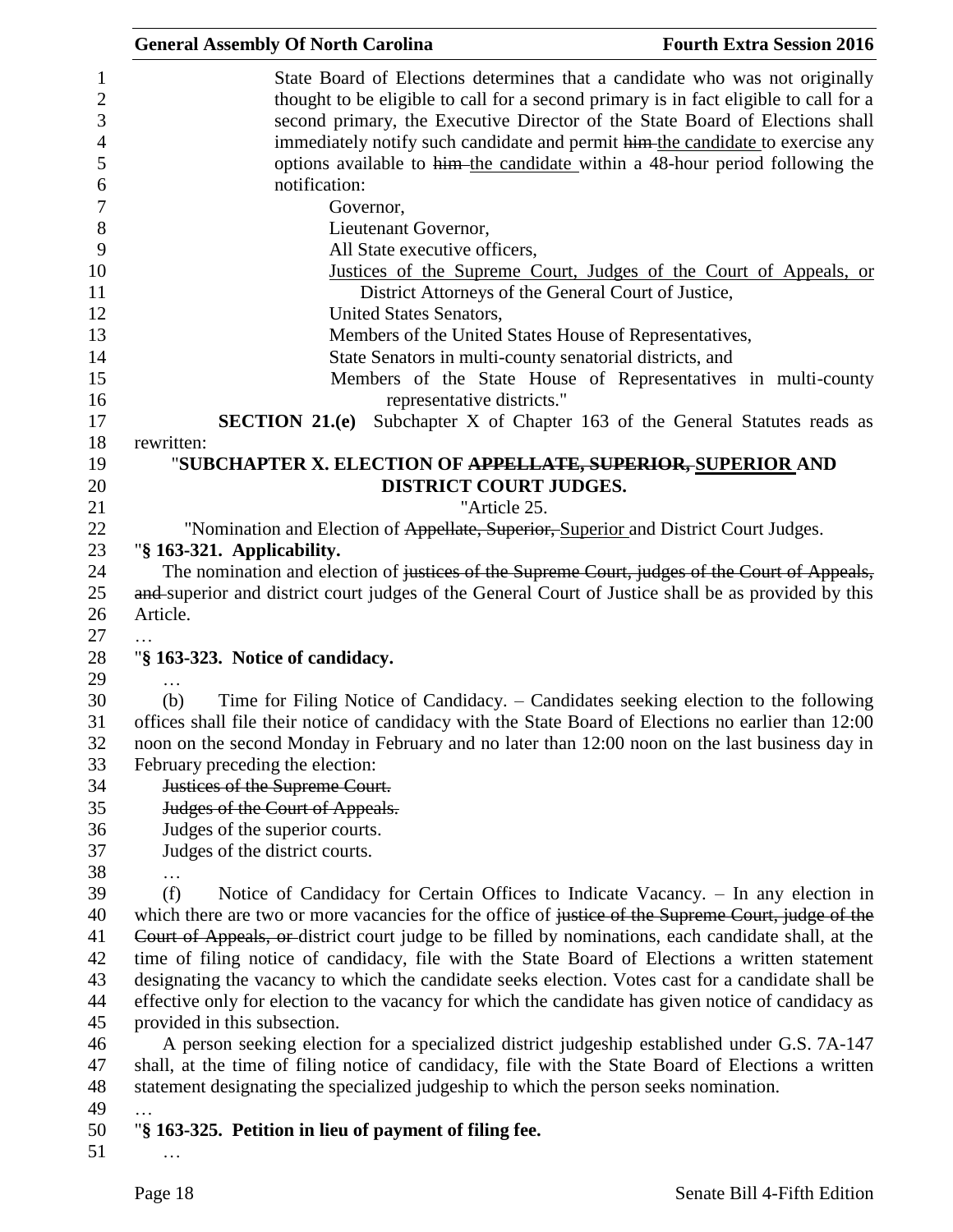(b) Requirements of Petition; Deadline for Filing. – If the candidate is seeking the office of justice of the Supreme Court, judge of the Court of Appeals, or superior or district court judge, that individual shall file a written petition with the State Board of Elections no later than 12:00 4 noon on Monday preceding the filing deadline before the primary. If the office is justice of the Supreme Court or judge of the Court of Appeals, the petition shall be signed by 8,000 registered voters in the State. If the office is superior court or district court judge, the The petition shall be 7 signed by five percent (5%) of the registered voters of the election area in which the office will be 8 voted for, the registered voters will vote for the office. The board of elections shall verify the names on the petition, and if the petition and notice of candidacy are found to be sufficient, the candidate's name shall be printed on the appropriate ballot. Petitions must be presented to the county board of elections for verification at least 15 days before the petition is due to be filed with the State Board of Elections. The State Board of Elections may adopt rules to implement this section and to provide standard petition forms.

…

# "**§ 163-326. Certification of notices of candidacy.**

 (b) Notification of Local Boards. – No later than 10 days after the time for filing notices of candidacy under the provisions of G.S. 163-323(b) has expired, the chairman of the State Board of Elections shall certify to the chairman of the county board of elections in each county in the 19 appropriate district the names of candidates for nomination to the offices of justice of the Supreme Court, judge of the Court of Appeals, and superior and district court judge who have filed the required notice and paid the required filing fee or presented the required petition to the State Board 22 of Elections, so that their names may be printed on the official judicial ballot for justice of the 23 Supreme Court, judge of the Court of Appeals, and superior and district court.

## "**§ 163-329. Elections to fill vacancy in office created after primary filing period opens.**

26 (a) General. – If a vacancy is created in the office of justice of the Supreme Court, judge of 27 the Court of Appeals, or judge of superior court after the filing period for the primary opens but more than 60 days before the general election, and under the Constitution of North Carolina an election is to be held for that position, such that the office shall be filled in the general election as provided in G.S. 163-9, the election to fill the office for the remainder of the term shall be conducted without a primary using the method provided in subsection (b1) of this section. If a 32 vacancy is created in the office of justice of the Supreme Court, judge of the Court of Appeals, or judge of superior court before the filing period for the primary opens, and under the Constitution of North Carolina an election is to be held for that position, such that the office shall be filled in the general election as provided in G.S. 163-9, the election to fill the office for the remainder of the term shall be conducted in accordance with G.S. 163-322.

 (b) Repealed by Session Laws 2006-192, s. 8(a), effective August 3, 2006, and applicable to vacancies occurring on or after that date.

39 (b1) Method for Vacancy Election. – If a vacancy for the office of justice of the Supreme 40 Court, judge of the Court of Appeals, or judge of the superior court occurs more than 60 days before the general election and after the opening of the filing period for the primary, then the State Board of Elections shall designate a special filing period of one week for candidates for the office. If more than two candidates file and qualify for the office in accordance with G.S. 163-323, then the Board shall conduct the election for the office as follows:

 (1) When the vacancy described in this section occurs more than 63 days before the date of the second primary for members of the General Assembly, a special primary shall be held on the same day as the second primary. The two candidates with the most votes in the special primary shall have their names placed on the ballot for the general election held on the same day as the general election for members of the General Assembly.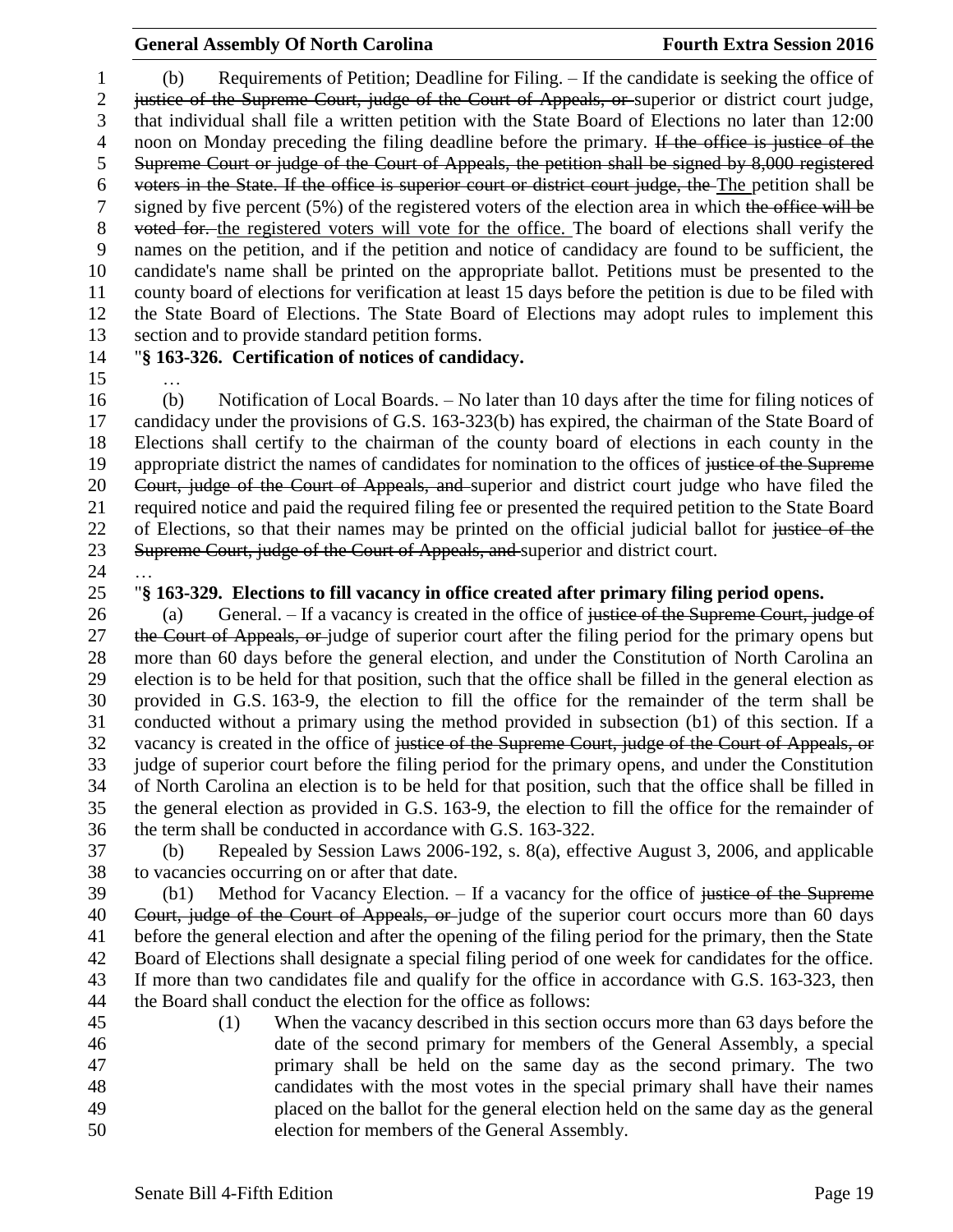|                                                            |                                                                                                      | <b>General Assembly Of North Carolina</b>                                                                                                                     | <b>Fourth Extra Session 2016</b>                                                                                                                                                                                                                                                                                                |
|------------------------------------------------------------|------------------------------------------------------------------------------------------------------|---------------------------------------------------------------------------------------------------------------------------------------------------------------|---------------------------------------------------------------------------------------------------------------------------------------------------------------------------------------------------------------------------------------------------------------------------------------------------------------------------------|
| $\mathbf{1}$<br>$\overline{2}$<br>3<br>$\overline{4}$<br>5 | (2)                                                                                                  | G.S. 163-292.                                                                                                                                                 | When the vacancy described in this section occurs less than 64 days before the<br>date of the second primary, a general election for all the candidates shall be<br>held on the same day as the general election for members of the General<br>Assembly and the results shall be determined on a plurality basis as provided by |
| 6<br>$\tau$                                                | (3)<br>(c)                                                                                           | Repealed by Session Laws 2013-381, s. 51.1, effective January 1, 2014.<br>Applicable Provisions. – Except as provided in this section, the provisions of this |                                                                                                                                                                                                                                                                                                                                 |
| $8\,$                                                      |                                                                                                      | Article apply to elections conducted under this section.                                                                                                      |                                                                                                                                                                                                                                                                                                                                 |
| 9                                                          | (d)                                                                                                  | Rules. – The State Board of Elections shall adopt rules for the implementation of this                                                                        |                                                                                                                                                                                                                                                                                                                                 |
| 10                                                         |                                                                                                      | section. The rules are not subject to Article 2A of Chapter 150B of the General Statutes. The rules                                                           |                                                                                                                                                                                                                                                                                                                                 |
| 11<br>12                                                   | shall include the following:<br>(1)                                                                  |                                                                                                                                                               | If after the first-choice candidate is eliminated, a ballot does not indicate one of                                                                                                                                                                                                                                            |
| 13                                                         |                                                                                                      |                                                                                                                                                               | the uneliminated candidates as an alternative choice, the ballot is exhausted and                                                                                                                                                                                                                                               |
| 14                                                         |                                                                                                      | shall not be counted after the initial round.                                                                                                                 |                                                                                                                                                                                                                                                                                                                                 |
| 15                                                         | (2)                                                                                                  |                                                                                                                                                               | The fact that the voter does not designate a second or third choice does not                                                                                                                                                                                                                                                    |
| 16                                                         |                                                                                                      | invalidate the voter's higher choice or choices.                                                                                                              |                                                                                                                                                                                                                                                                                                                                 |
| 17                                                         | (3)                                                                                                  |                                                                                                                                                               | The fact that the voter gives more than one ranking to the same candidate shall                                                                                                                                                                                                                                                 |
| 18                                                         |                                                                                                      |                                                                                                                                                               | not invalidate the vote. The highest ranking given a particular candidate shall                                                                                                                                                                                                                                                 |
| 19                                                         |                                                                                                      | count as long as the candidate is not eliminated.                                                                                                             |                                                                                                                                                                                                                                                                                                                                 |
| 20                                                         | (4)                                                                                                  |                                                                                                                                                               | In case of a tie between candidates such that two or more candidates have an                                                                                                                                                                                                                                                    |
| 21                                                         |                                                                                                      |                                                                                                                                                               | equal number of first choices and more than two candidates qualify for the                                                                                                                                                                                                                                                      |
| 22                                                         |                                                                                                      |                                                                                                                                                               | second round, instant runoff voting shall be used to determine which two                                                                                                                                                                                                                                                        |
| 23                                                         |                                                                                                      | candidates shall advance to the second round.                                                                                                                 |                                                                                                                                                                                                                                                                                                                                 |
| 24                                                         |                                                                                                      |                                                                                                                                                               |                                                                                                                                                                                                                                                                                                                                 |
| 25                                                         | "§ 163-332. Ballots.                                                                                 |                                                                                                                                                               |                                                                                                                                                                                                                                                                                                                                 |
| 26                                                         |                                                                                                      |                                                                                                                                                               |                                                                                                                                                                                                                                                                                                                                 |
| 27                                                         | (b)                                                                                                  | Ballots to Be Furnished by County Board of Elections. – It shall be the duty of the                                                                           |                                                                                                                                                                                                                                                                                                                                 |
| 28                                                         | county board of elections to print official ballots for the following offices to be voted for in the |                                                                                                                                                               |                                                                                                                                                                                                                                                                                                                                 |
| 29                                                         | primary:<br>Justice of the Supreme Court.                                                            |                                                                                                                                                               |                                                                                                                                                                                                                                                                                                                                 |
| 30                                                         |                                                                                                      |                                                                                                                                                               |                                                                                                                                                                                                                                                                                                                                 |
| 31<br>32                                                   | Judge of the Court of Appeals.                                                                       |                                                                                                                                                               |                                                                                                                                                                                                                                                                                                                                 |
| 33                                                         | Superior court judge.<br>District court judge.                                                       |                                                                                                                                                               |                                                                                                                                                                                                                                                                                                                                 |
| 34                                                         | In printing ballots, the county board of elections shall be governed by instructions of the State    |                                                                                                                                                               |                                                                                                                                                                                                                                                                                                                                 |
| 35                                                         | Board of Elections with regard to width, color, kind of paper, form, and size of type.               |                                                                                                                                                               |                                                                                                                                                                                                                                                                                                                                 |
| 36                                                         |                                                                                                      | Three days before the election, the chairman of the county board of elections shall distribute                                                                |                                                                                                                                                                                                                                                                                                                                 |
| 37                                                         |                                                                                                      | official ballots to the chief judge of each precinct in his county, and the chief judge shall give a                                                          |                                                                                                                                                                                                                                                                                                                                 |
| 38                                                         |                                                                                                      | receipt for the ballots received. On the day of the primary, it shall be the chief judge's duty to have                                                       |                                                                                                                                                                                                                                                                                                                                 |
| 39                                                         |                                                                                                      | all the ballots so delivered available for use at the precinct voting place.                                                                                  |                                                                                                                                                                                                                                                                                                                                 |
| 40                                                         | . "                                                                                                  |                                                                                                                                                               |                                                                                                                                                                                                                                                                                                                                 |
| 41                                                         |                                                                                                      | SECTION 21.(f) G.S. 163-323(h) is repealed.                                                                                                                   |                                                                                                                                                                                                                                                                                                                                 |
| 42                                                         |                                                                                                      | <b>SECTION 21.(g)</b> G.S. 163-165.5(a)(4) reads as rewritten:                                                                                                |                                                                                                                                                                                                                                                                                                                                 |
| 43                                                         | $^{\prime\prime}(4)$                                                                                 |                                                                                                                                                               | Party designations in partisan ballot items and in nonpartisan ballot items as                                                                                                                                                                                                                                                  |
| 44                                                         |                                                                                                      | required by G.S. 163-323(h).items."                                                                                                                           |                                                                                                                                                                                                                                                                                                                                 |
| 45                                                         |                                                                                                      | <b>SECTION 21.(h)</b> This Part becomes effective January 1, 2018, and applies to                                                                             |                                                                                                                                                                                                                                                                                                                                 |
| 46                                                         |                                                                                                      | primaries and elections held on or after that date.                                                                                                           |                                                                                                                                                                                                                                                                                                                                 |
| 47                                                         |                                                                                                      |                                                                                                                                                               |                                                                                                                                                                                                                                                                                                                                 |
| 48                                                         |                                                                                                      | PART IV. MODIFY APPELLATE REVIEW OF CERTAIN CASES                                                                                                             |                                                                                                                                                                                                                                                                                                                                 |
| 49                                                         |                                                                                                      | <b>SECTION 22.(a)</b> G.S. 7A-16 reads as rewritten:                                                                                                          |                                                                                                                                                                                                                                                                                                                                 |
| 50                                                         |                                                                                                      | "§ 7A-16. Creation and organization.                                                                                                                          |                                                                                                                                                                                                                                                                                                                                 |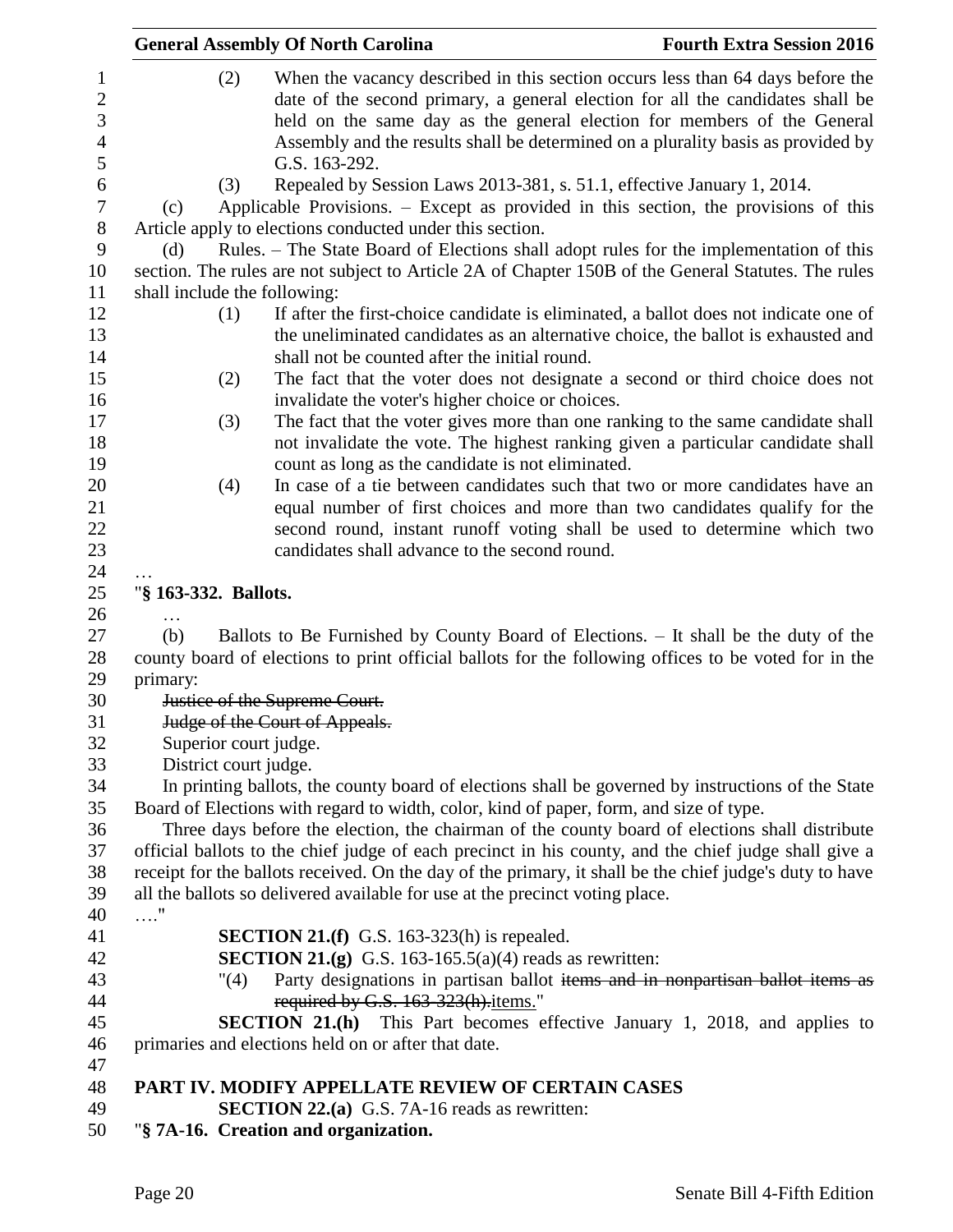The Court of Appeals is created effective January 1, 1967. It shall consist initially of six judges, elected by the qualified voters of the State for terms of eight years. The Chief Justice of the Supreme Court shall designate one of the judges as Chief Judge, to serve in such capacity at the pleasure of the Chief Justice. Before entering upon the duties of his office, a judge of the Court of Appeals shall take the oath of office prescribed for a judge of the General Court of Justice. The Governor on or after July 1, 1967, shall make temporary appointments to the six initial judgeships. The appointees shall serve until January 1, 1969. Their successors shall be elected at the general election for members of the General Assembly in November, 1968, and shall take office on January 1, 1969, to serve for the remainder of the unexpired term which began on January 1, 1967. Upon the appointment of at least five judges, and the designation of a Chief Judge, the court is authorized to convene, organize, and promulgate, subject to the approval of the Supreme Court, such supplementary rules as it deems necessary and appropriate for the discharge of the judicial business lawfully assigned to it. Effective January 1, 1969, the number of judges is increased to nine, and the Governor, on or after March 1, 1969, shall make temporary appointments to the additional judgeships thus created. The appointees shall serve until January 1, 1971. Their successors shall be elected at the general election for members of the General Assembly in November, 1970, and shall take office on January 1, 1971, to serve for the remainder of the unexpired term which began on January 1, 1969. Effective January 1, 1977, the number of judges is increased to 12; and the Governor, on or after July 1, 1977, shall make temporary appointments to the additional judgeships thus created. The appointees shall serve until January 1, 1979. Their successors shall be elected at the general election for members of the General Assembly in November, 1978, and shall take office on January 1, 1979, to serve the remainder of the unexpired term which began on January 1, 1977. On or after December 15, 2000, the Governor shall appoint three additional judges to increase the number of judges to 15. 27 The Court of Appeals shall sit in panels of three judges each each and may also sit en banc to hear or rehear any cause upon a vote of the majority of the judges of the court. The Chief Judge insofar as practicable shall assign the members to panels in such fashion that each member sits a 30 substantially equal number of times with each other member. Hemember, shall preside over the 31 panel of which he is a member, when a member of a panel, and shall designate the presiding judge of the other panel or panels. Three judges shall constitute a quorum for the transaction of the business of the court, except as may be provided in G.S. 7A-32.Except as may be provided in G.S. 7A-32, three judges shall constitute a quorum for the transaction of the business of the court when sitting in panels of three judges, and a majority of the then sitting judges on the Court of Appeals shall constitute a quorum 37 for the transaction of the business of the court when sitting en banc. In the event the Chief Judge is unable, on account of absence or temporary incapacity, to perform the duties placed upon him as Chief Judge, the Chief Justice shall appoint an acting Chief Judge from the other judges of the Court, to temporarily discharge the duties of Chief Judge." **SECTION 22.(b)** G.S. 7A-27 reads as rewritten: "**§ 7A-27. Appeals of right from the courts of the trial divisions.** (a) Appeal lies of right directly to the Supreme Court in any of the following cases: (1) All cases in which the defendant is convicted of murder in the first degree and the judgment of the superior court includes a sentence of death. (2) From any final judgment in a case designated as a mandatory complex business case pursuant to G.S. 7A-45.4 or designated as a discretionary complex business case pursuant to Rule 2.1 of the General Rules of Practice for the Superior and District Courts. (3) From any interlocutory order of a Business Court Judge that does any of the following: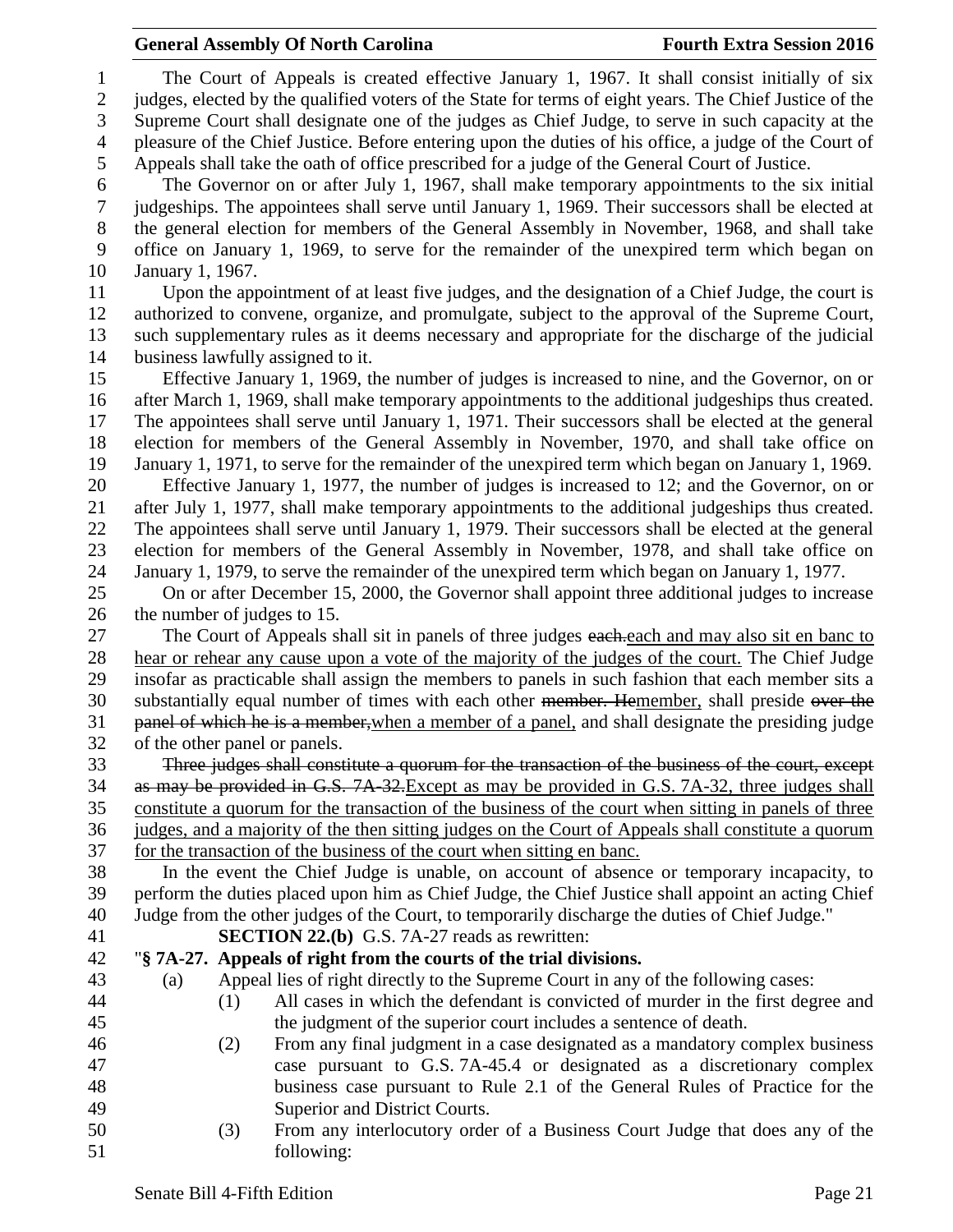|              |                                                                                                                                                 | <b>General Assembly Of North Carolina</b>                                                                                                                                                                      | <b>Fourth Extra Session 2016</b>                                         |
|--------------|-------------------------------------------------------------------------------------------------------------------------------------------------|----------------------------------------------------------------------------------------------------------------------------------------------------------------------------------------------------------------|--------------------------------------------------------------------------|
| $\mathbf{1}$ |                                                                                                                                                 | Affects a substantial right.<br>a.                                                                                                                                                                             |                                                                          |
| 2            |                                                                                                                                                 | b.                                                                                                                                                                                                             | In effect determines the action and prevents a judgment from which an    |
| 3            |                                                                                                                                                 | appeal might be taken.                                                                                                                                                                                         |                                                                          |
| 4            |                                                                                                                                                 | Discontinues the action.<br>$\mathbf{c}$ .                                                                                                                                                                     |                                                                          |
| 5            |                                                                                                                                                 | d.<br>Grants or refuses a new trial.                                                                                                                                                                           |                                                                          |
| 6            | (a1)                                                                                                                                            | Appeal lies of right directly to the Supreme Court from any order or judgment of a                                                                                                                             |                                                                          |
| 7<br>8       |                                                                                                                                                 | court, either final or interlocutory, that holds that an act of the General Assembly is facially invalid<br>on the basis that the act violates the North Carolina Constitution or federal law. Nothing in this |                                                                          |
| 9<br>10      |                                                                                                                                                 | subsection shall be deemed to apply to appeals from orders of the trial courts pertaining to<br>criminal proceedings, to proceedings under Chapter 15A of the General Statutes, to proceedings                 |                                                                          |
| 11           |                                                                                                                                                 | making a collateral attack on any judgment entered in a criminal proceeding, or to appeals from                                                                                                                |                                                                          |
| 12           |                                                                                                                                                 | orders of the trial courts pertaining to civil proceedings filed by a taxpayer pursuant to G.S.                                                                                                                |                                                                          |
| 13           | 105-241.17.                                                                                                                                     |                                                                                                                                                                                                                |                                                                          |
| 14           | (b)                                                                                                                                             | Except as provided in subsection (a) $\theta$ (al) of this section, appeal lies of right directly                                                                                                              |                                                                          |
| 15           |                                                                                                                                                 | to the Court of Appeals in any of the following cases:                                                                                                                                                         |                                                                          |
| 16           | (1)                                                                                                                                             | From any final judgment of a superior court, other than one based on a plea of                                                                                                                                 |                                                                          |
| 17           |                                                                                                                                                 | guilty or nolo contendere, including any final judgment entered upon review of                                                                                                                                 |                                                                          |
| 18           |                                                                                                                                                 | a decision of an administrative agency, except for a final judgment entered                                                                                                                                    |                                                                          |
| 19           |                                                                                                                                                 | upon review of a court martial under G.S. 127A-62.                                                                                                                                                             |                                                                          |
| 20           | (2)                                                                                                                                             | From any final judgment of a district court in a civil action.                                                                                                                                                 |                                                                          |
| 21           | (3)                                                                                                                                             | From any interlocutory order or judgment of a superior court or district court in                                                                                                                              |                                                                          |
| 22           |                                                                                                                                                 | a civil action or proceeding that does any of the following:                                                                                                                                                   |                                                                          |
| 23           |                                                                                                                                                 | Affects a substantial right.                                                                                                                                                                                   |                                                                          |
| 24           |                                                                                                                                                 | a.<br>b.                                                                                                                                                                                                       | In effect determines the action and prevents a judgment from which an    |
| 25           |                                                                                                                                                 | appeal might be taken.                                                                                                                                                                                         |                                                                          |
| 26           |                                                                                                                                                 | Discontinues the action.                                                                                                                                                                                       |                                                                          |
| 27           |                                                                                                                                                 | c.<br>Grants or refuses a new trial.<br>d.                                                                                                                                                                     |                                                                          |
| 28           |                                                                                                                                                 | Determines a claim prosecuted under G.S. 50-19.1.<br>e.                                                                                                                                                        |                                                                          |
| 29           |                                                                                                                                                 | f.                                                                                                                                                                                                             | Grants temporary injunctive relief restraining the State or a political  |
| 30           |                                                                                                                                                 |                                                                                                                                                                                                                | subdivision of the State from enforcing the operation or execution of an |
| 31           |                                                                                                                                                 |                                                                                                                                                                                                                | act of the General Assembly as applied against a party in a civil        |
| 32           |                                                                                                                                                 |                                                                                                                                                                                                                | action. Assembly. This sub-subdivision only applies where the State or a |
| 33           |                                                                                                                                                 |                                                                                                                                                                                                                | political subdivision of the State is a party in the civil action. This  |
| 34           |                                                                                                                                                 |                                                                                                                                                                                                                | sub-subdivision does not apply to facial challenges to an act's validity |
| 35           |                                                                                                                                                 | heard by a three-judge panel pursuant to G.S. 1-267.1.                                                                                                                                                         |                                                                          |
| 36           | (4)                                                                                                                                             | From any other order or judgment of the superior court from which an appeal is                                                                                                                                 |                                                                          |
| 37           |                                                                                                                                                 | authorized by statute.                                                                                                                                                                                         |                                                                          |
| 38           |                                                                                                                                                 | through (e) Repealed by Session Laws 2013-411, s. 1, effective August 23, 2013."                                                                                                                               |                                                                          |
| 39           | (c)                                                                                                                                             | <b>SECTION 22.(c)</b> G.S. 7A-30 reads as rewritten:                                                                                                                                                           |                                                                          |
| 40           |                                                                                                                                                 |                                                                                                                                                                                                                |                                                                          |
| 41           |                                                                                                                                                 | "§ 7A-30. Appeals of right from certain decisions of the Court of Appeals.                                                                                                                                     |                                                                          |
| 42           | Except as provided in G.S. 7A-28, an appeal lies of right to the Supreme Court from any<br>decision of the Court of Appeals rendered in a case: |                                                                                                                                                                                                                |                                                                          |
| 43           | (1)                                                                                                                                             | Which directly involves a substantial question arising under the Constitution of                                                                                                                               |                                                                          |
| 44           |                                                                                                                                                 | the United States or of this State, or                                                                                                                                                                         |                                                                          |
| 45           | (2)                                                                                                                                             | In which there is a <del>dissent</del> -dissent when the Court of Appeals is sitting in a                                                                                                                      |                                                                          |
| 46           |                                                                                                                                                 | panel of three judges. An appeal of right pursuant to this subdivision is not                                                                                                                                  |                                                                          |
| 47           |                                                                                                                                                 | effective until after the Court of Appeals sitting en banc has rendered a decision                                                                                                                             |                                                                          |
| 48           |                                                                                                                                                 | in the case, if the Court of Appeals hears the case en banc, or until after the time                                                                                                                           |                                                                          |
| 49           |                                                                                                                                                 | for filing a motion for rehearing of the cause by the Court of Appeals has                                                                                                                                     |                                                                          |
| 50           |                                                                                                                                                 | expired or the Court of Appeals has denied the motion for rehearing."                                                                                                                                          |                                                                          |
| 51           |                                                                                                                                                 | <b>SECTION 22.(d)</b> G.S. 7A-31(a) reads as rewritten:                                                                                                                                                        |                                                                          |
|              |                                                                                                                                                 |                                                                                                                                                                                                                |                                                                          |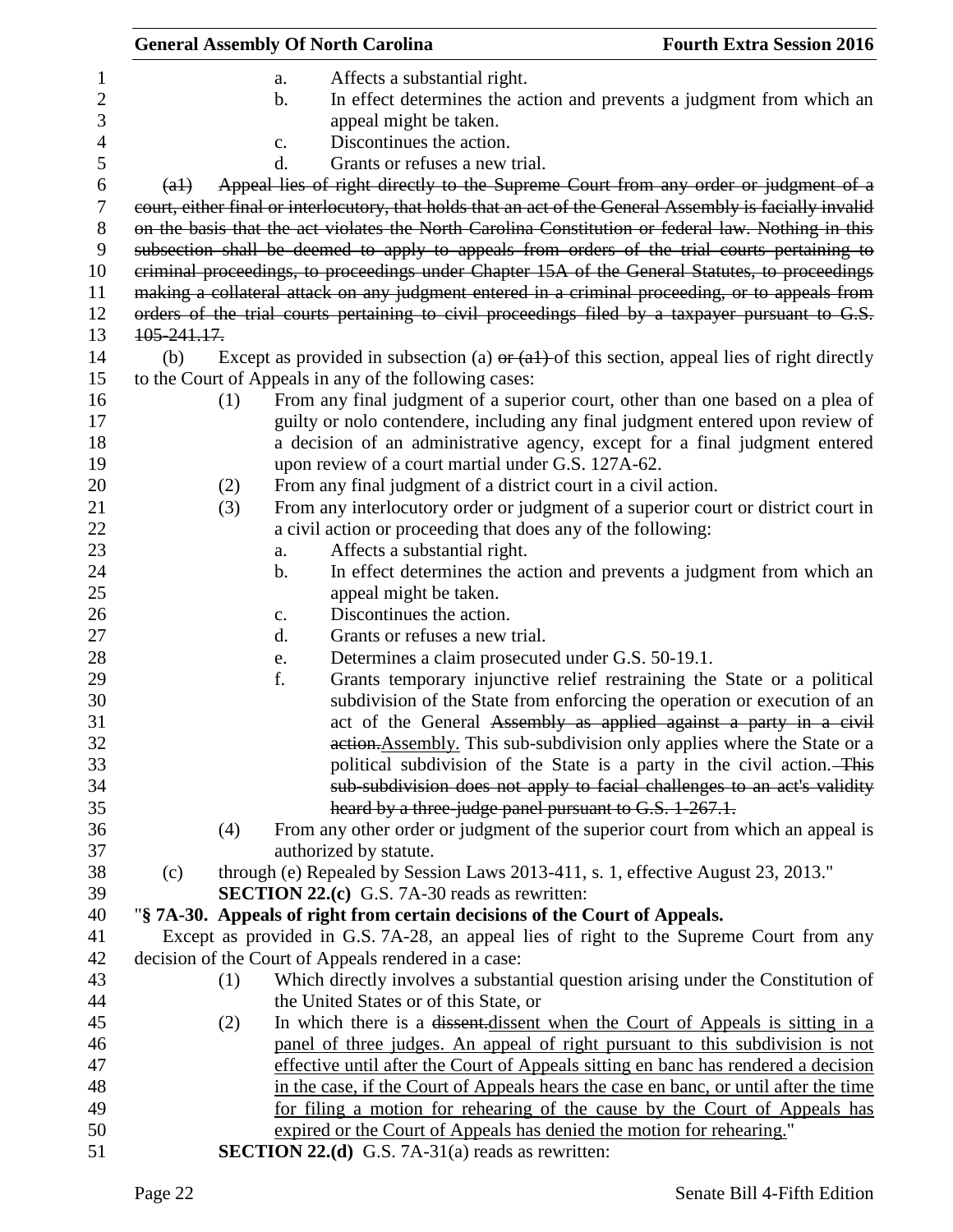<sup>1</sup> "(a) In any cause in which appeal is taken to the Court of Appeals,Appeals, including any cause heard while the Court of Appeals was sitting en banc, except a cause appealed from the North Carolina Industrial Commission, the North Carolina State Bar pursuant to G.S. 84-28, the Property Tax Commission pursuant to G.S. 105-345, the Board of State Contract Appeals pursuant to G.S. 143-135.9, the Commissioner of Insurance pursuant to G.S. 58-2-80, G.S. 58-2-80 or G.S. 58-65-131(c), a court-martial pursuant to G.S. 127A-62, a motion for appropriate relief, or valuation of exempt property pursuant to G.S. 7A-28, the Supreme Court may, in its discretion, on motion of any party to the cause or on its own motion, certify the cause for review by the Supreme Court, either before or after it has been determined by the Court of Appeals. A cause appealed to the Court of Appeals from any of the administrative bodies listed in the preceding sentence may be certified in similar fashion, but only after determination of the cause in the Court of Appeals. The effect of such certification is to transfer the cause from the Court of Appeals to the Supreme Court for review by the Supreme Court. If the cause is certified for transfer to the Supreme Court before its determination in the Court of Appeals, review is not had in the Court of Appeals but the cause is forthwith transferred for review in the first instance by the Supreme Court. If the cause is certified for transfer to the Supreme Court after its determination by the Court of Appeals, the Supreme Court reviews the decision of the Court of Appeals.

 Except in courts-martial and motions within the purview of G.S. 7A-28, the State may move for certification for review of any criminal cause, but only after determination of the cause by the Court of Appeals."

**SECTION 22.(e)** G.S. 58-65-131(c) reads as rewritten:

 "(c) Compliance Required in Certain Events. – A corporation governed by this Article shall comply with the provisions of this section, G.S. 58-65-132, and G.S. 58-65-133 before it may do any of the following:

…

 In determining whether the corporation must comply with the provisions of this section, G.S. 58-65-132, and G.S. 58-65-133, the Commissioner may review and consolidate actions of the corporation, its subsidiaries, and other legal entities in which the corporation directly or indirectly owns an interest, and treat the consolidated actions as requiring a conversion. An appeal of the Commissioner's order that consolidated actions require a conversion shall lie directly to the North Carolina Court of Appeals, provided that any party may petition the North Carolina Supreme Court, pursuant to G.S. 7A-31(b), to certify the case for discretionary review by the Supreme 33 Court prior to determination by the Court of Appeals. Appeals under this subsection must be filed within 30 days of the Commissioner's order and shall be considered in the most expeditious manner practical. The corporation must file a plan of conversion within 12 months of the later of the issuance of the Commissioner's order or a final decision on appeal."

**SECTION 22.(f)** G.S. 120-2.5 is repealed.

**SECTION 23.(a)** G.S. 1A-1, Rule 42(b)(4) of the Rules of Civil Procedure, reads as

rewritten:

## "**Rule 42. Consolidation; separate trials.**

...

(b) Separate trials. –

 (4) Pursuant to G.S. 1-267.1, any facial challenge to the validity of an act of the General Assembly, other than a challenge to plans apportioning or redistricting State legislative or congressional districts, shall be heard by a three-judge panel in the Superior Court of Wake County if a claimant raises such a challenge in the claimant's complaint or amended complaint in any court in this State, or if such a challenge is raised by the defendant in the defendant's answer, responsive pleading, or within 30 days of filing the defendant's answer or responsive pleading. In that event, the court shall, on its own motion, transfer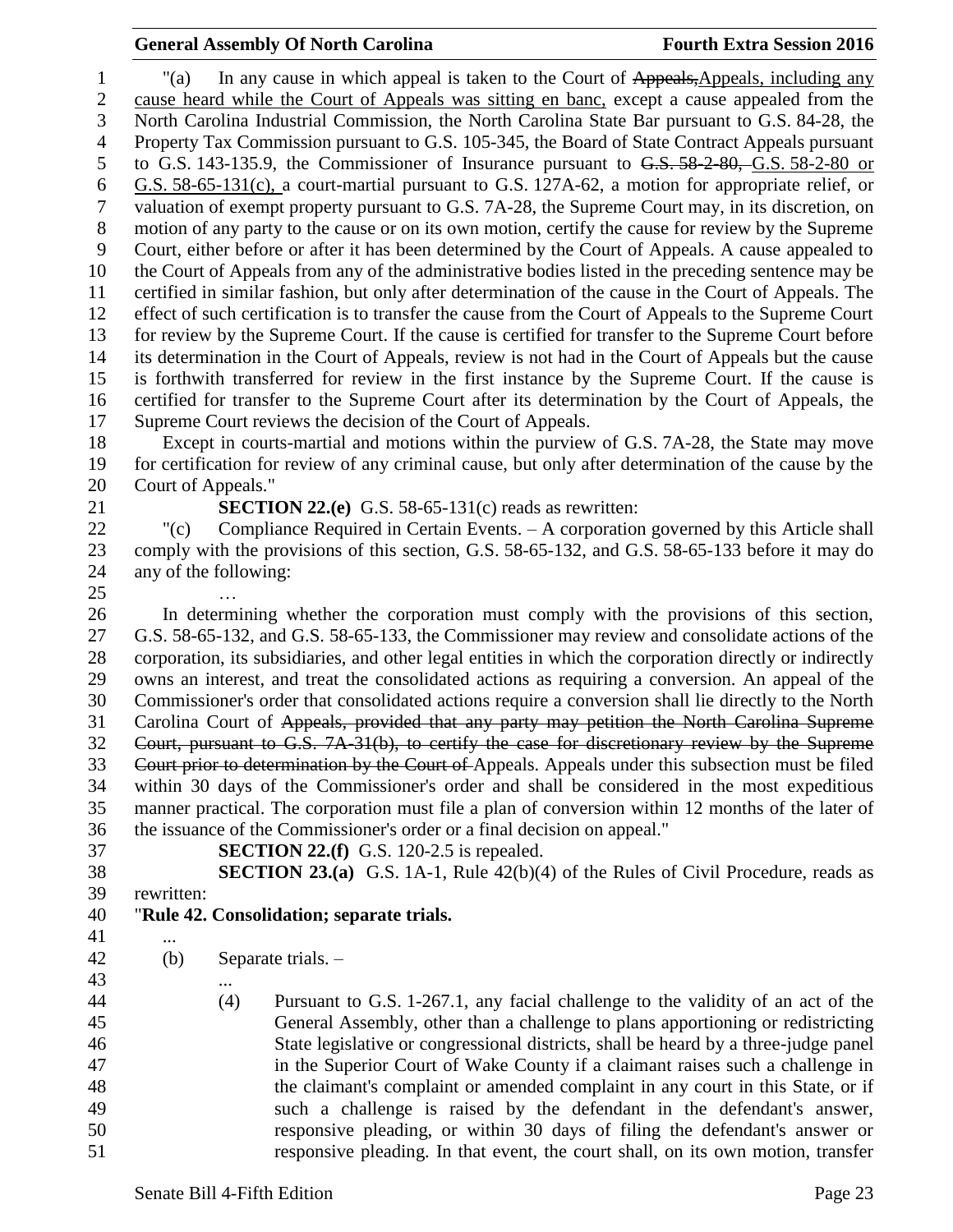|                     | <b>General Assembly Of North Carolina</b><br><b>Fourth Extra Session 2016</b>                                                                                  |
|---------------------|----------------------------------------------------------------------------------------------------------------------------------------------------------------|
| 1<br>$\mathbf{2}$   | that portion of the action challenging the validity of the act of the General<br>Assembly to the Superior Court of Wake County for resolution by a three-judge |
| 3                   | panel if, after all other matters in the action have been resolved, a determination                                                                            |
| $\overline{4}$<br>5 | as to the facial validity of an act of the General Assembly must be made in<br>order to completely resolve any matters in the case. The court in which the     |
| 6                   | action originated shall maintain jurisdiction over all matters other than the                                                                                  |
| 7                   | challenge to the act's facial validity and validity. For a motion filed under Rule                                                                             |
| 8                   | 11 or Rule $12(b)(1)$ through (7), the original court shall rule on the motion,                                                                                |
| 9                   | however, it may decline to rule on a motion that is based solely upon Rule                                                                                     |
| 10                  | $12(b)(6)$ . If the original court declines to rule on a Rule $12(b)(6)$ motion, the                                                                           |
| 11                  | motion shall be decided by the three-judge panel. The original court shall stay                                                                                |
| 12                  | all matters that are contingent upon the outcome of the challenge to the act's                                                                                 |
| 13                  | facial validity pending a ruling on that challenge and until all appeal rights are                                                                             |
| 14                  | exhausted. Once the three-judge panel has ruled and all appeal rights have been                                                                                |
| 15                  | exhausted, the matter shall be transferred or remanded to the three-judge panel                                                                                |
| 16                  | or the trial court in which the action originated for resolution of any outstanding                                                                            |
| 17                  | matters, as appropriate."                                                                                                                                      |
| 18                  | <b>SECTION 23.(b)</b> This section becomes effective February 1, 2017, and applies to                                                                          |
| 19                  | motions filed on or after that date.                                                                                                                           |
| 20                  |                                                                                                                                                                |
| 21                  | <b>PART V. MODIFY THE TERM FOR INDUSTRIAL COMMISSIONERS</b>                                                                                                    |
| 22                  | <b>SECTION 24.(a)</b> G.S. 97-77 reads as rewritten:                                                                                                           |
| 23<br>24            | "§ 97-77. North Carolina Industrial Commission created; members appointed by Governor;<br>terms of office; chairman.                                           |
| 25                  | There is hereby created a commission to be known as the North Carolina Industrial<br>(a)                                                                       |
| 26                  | Commission, consisting of six commissioners who shall devote their entire time to the duties of                                                                |
| 27                  | the Commission. The Governor shall appoint the members of the Commission for terms of six                                                                      |

 the Commission. The Governor shall appoint the members of the Commission for terms of six years. Three commissioners shall be persons who, on account of their previous vocations, employment or affiliations, can be classed as representatives of employers. Three commissioners shall be persons who, on account of their previous vocations, employment or affiliations, can be classed as representatives of employees. No person may serve more than two terms on the Commission, including any term served prior to the effective date of this section. In calculating the number of terms served, a partial term that is less than three years in length shall not be included.

 (a1) Appointments of commissioners are subject to confirmation by the General Assembly by joint resolution. The names of commissioners to be appointed by the Governor shall be submitted by the Governor to the General Assembly for confirmation by the General Assembly on or before March 1 of the year of expiration of the term. If the Governor fails to timely submit nominations, the General Assembly shall appoint to fill the succeeding term upon the joint recommendation of the President Pro Tempore of the Senate and the Speaker of the House of Representatives in accordance with G.S. 120-121 not inconsistent with this section.

 In case of death, incapacity, resignation, or any other vacancy in the office of any 43 commissioner prior to the expiration of the term of office, a nomination to fill the vacancy for the 44 remainder of the unexpired term-shall be submitted by the Governor within four weeks after the vacancy arises to the General Assembly for confirmation by the General Assembly. Appointments to fill a vacancy shall have a term of six years plus the remainder of the unexpired term. If the Governor fails to timely nominate a person to fill the vacancy, the General Assembly shall appoint a person to fill the remainder of the unexpired term upon the joint recommendation of the President Pro Tempore of the Senate and the Speaker of the House of Representatives in accordance with G.S. 120-121 not inconsistent with this section. If a vacancy arises or exists pursuant to this subsection when the General Assembly is not in session, and the appointment is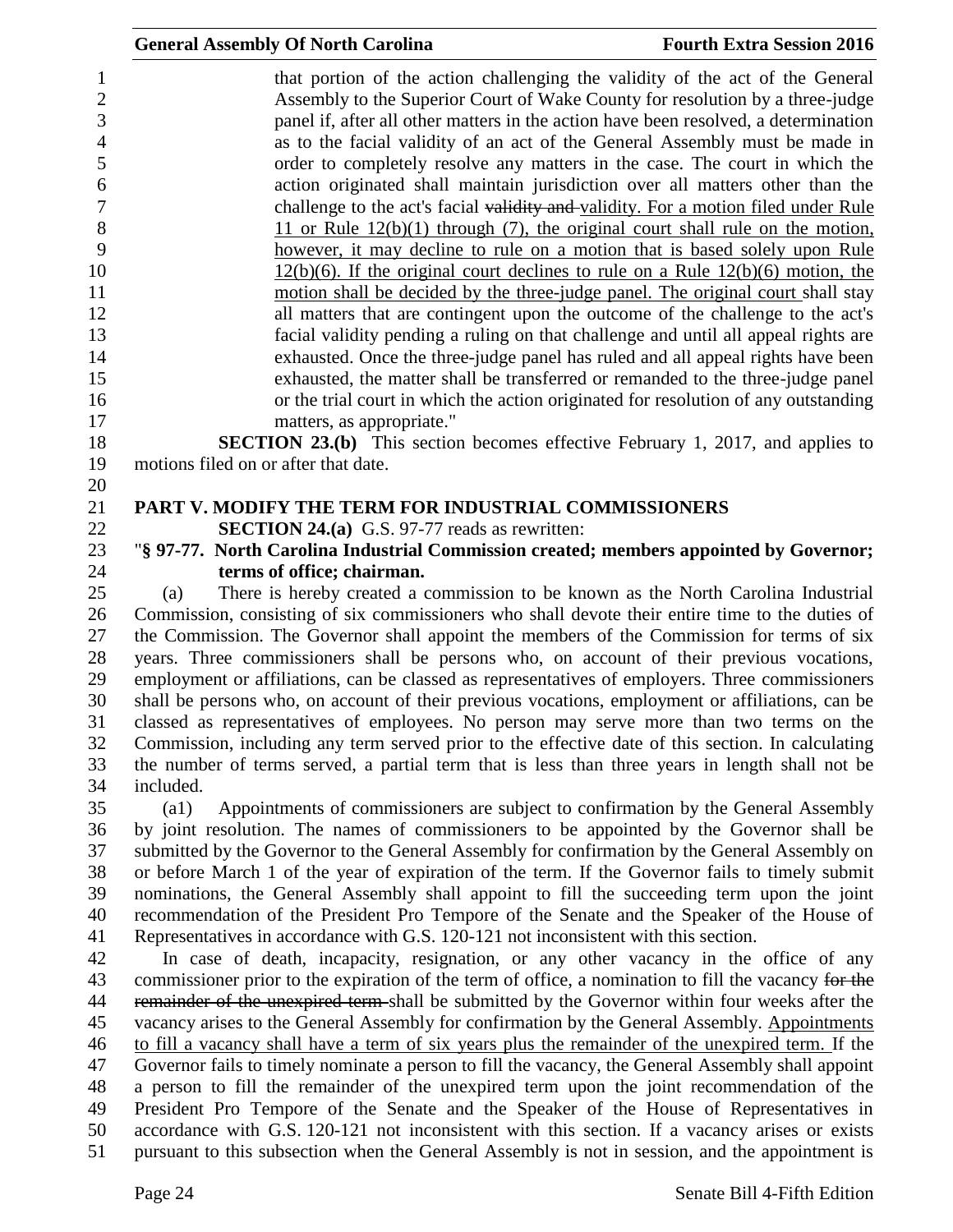deemed urgent by the Governor, the commissioner may be appointed and serve on an interim basis pending confirmation by the General Assembly. For the purpose of this subsection, the General Assembly is not in session only (i) prior to convening of the Regular Session, (ii) during any adjournment of the Regular Session for more than 10 days, and (iii) after sine die adjournment of the Regular Session.

 No person while in office as a commissioner may be nominated or appointed on an interim basis to fill the remainder of an unexpired term, or to a full term that commences prior to the expiration of the term that the commissioner is serving.

(b) One member, to be designated by the Governor, shall act as chairman. On December

30, 2016, and every four years thereafter, one member shall be designated by the Governor to act

 as chairman for a term of four years. In case of death, incapacity, resignation, or any other vacancy of the chairman, the Governor shall designate a new chairman from the remaining commissioners

for the remainder of the four-year term. No member who has served less than one year on the

Commission may be designated to act as chairman.

 The chairman shall be the chief judicial officer and the chief executive officer of the Industrial Commission; such authority shall be exercised pursuant to the provisions of Chapter 126 of the General Statutes and the rules and policies of the State Human Resources Commission. Notwithstanding the provisions of this Chapter, the chairman shall have such authority as is necessary to direct and oversee the Commission. The chairman may delegate any duties and responsibilities as may be necessary to ensure the proper management of the Industrial Commission. Notwithstanding the provisions of this Chapter, Chapter 143A, and Chapter 143B of the General Statutes, the chairman may hire or fire personnel and transfer personnel within the Industrial Commission.

 The Governor may designate one vice-chairman from the remaining commissioners. On December 30, 2016, and every four years thereafter, one member shall be designated by the Governor to act as vice-chairman for a term of four years. In case of death, incapacity, resignation, or any other vacancy of the vice-chairman, the Governor shall designate a new vice-chairman from the remaining commissioners for the remainder of the four-year term. The vice-chairman shall assume the powers of the chairman upon request of the chairman or when the chairman is absent for 24 hours or more. The authority delegated to the vice-chairman shall be relinquished immediately upon the return of the chairman or at the request of the chairman."

 **SECTION 24.(b)** G.S. 97-77(a1), as amended by subsection (a) of this section, reads as rewritten:

 "(a1) Appointments of commissioners are subject to confirmation by the General Assembly by joint resolution. The names of commissioners to be appointed by the Governor shall be submitted by the Governor to the General Assembly for confirmation by the General Assembly on or before March 1 of the year of expiration of the term. If the Governor fails to timely submit nominations, the General Assembly shall appoint to fill the succeeding term upon the joint recommendation of the President Pro Tempore of the Senate and the Speaker of the House of Representatives in accordance with G.S. 120-121 not inconsistent with this section.

 In case of death, incapacity, resignation, or any other vacancy in the office of any commissioner prior to the expiration of the term of office, a nomination to fill the vacancy for the remainder of the unexpired term shall be submitted by the Governor within four weeks after the 44 vacancy arises to the General Assembly for confirmation by the General Assembly. Appointments to fill a vacancy shall have a term of six years plus the remainder of the unexpired term. If the Governor fails to timely nominate a person to fill the vacancy, the General Assembly shall appoint a person to fill the remainder of the unexpired term upon the joint recommendation of the President Pro Tempore of the Senate and the Speaker of the House of Representatives in accordance with G.S. 120-121 not inconsistent with this section. If a vacancy arises or exists pursuant to this subsection when the General Assembly is not in session, and the appointment is deemed urgent by the Governor, the commissioner may be appointed and serve on an interim basis